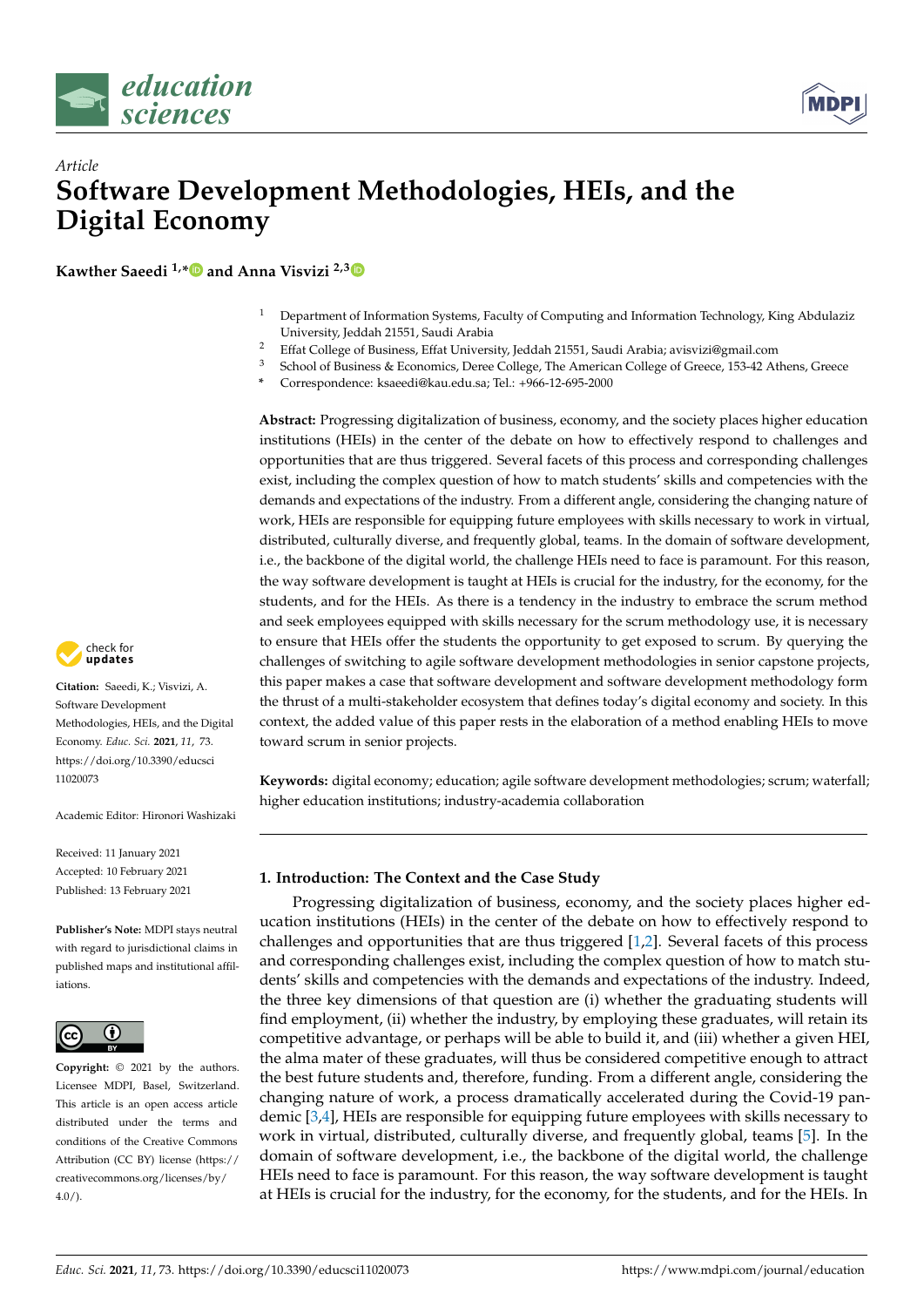other words, approaches to software development and software development methods form the thrust of a multi-stakeholder ecosystem that defines today's digital economy and society [\[6,](#page-18-5)[7\]](#page-18-6).

Even if the discussion on ways and approaches to teaching software development in HEIs has continued for more than a decade now  $[8-10]$  $[8-10]$ , it is vital that this debate is revisited. To do so, this paper examines the opportunities and caveats of software development training offered to senior students, especially as seen from the angle of two approaches to software development, i.e., waterfall and scrum. It is argued that while the waterfall approach has some advantages, agile methods, including scrum, create the opportunity, on the one hand, to create a close-to-real world work environment for students involved in a software development project, and on the other hand, to equip students with skills required by the industry, and the labor market in general. Indeed, insights from academic research [\[8,](#page-18-7)[11](#page-18-9)[–14\]](#page-18-10) and the industry [\[10\]](#page-18-8), also as reflected in most job descriptions and skills sought, suggest that scrum has established itself as the preferred software development methodology. Certainly, in the context of HEIs, the question of which approach to software development to prefer is a complex issue in that it weighs heavily on the organization and coordination of the project delivery [\[11–](#page-18-9)[13\]](#page-18-11), on the alignment with the academic calendar, on curriculum requirements, on accreditation obligations, as well as on faculty preferences and time-availability. For these reasons, the question is not really whether to continue applying the waterfall method, but rather how to successfully transition to hybrid or agile methods, including for instance scrum [\[14–](#page-18-10)[17\]](#page-18-12). By reference to the case of senior software development project implemented at the King Abdulaziz University (KAU), the objective of this paper is to highlight a possible pathway that HEIs might follow to do so.

Senior software development project is a required milestone for all computer science students. Students embark on the senior project during the final year of their bachelorlevel studies at the university. The objective of this milestone is to apply the knowledge learned and skills acquired throughout the program to successfully engage in a software development project. This may include the development of a prototype of a software system, a mobile application, a web application, a drone application, or any other form of a software system. Students are encouraged to develop an innovative idea, to solve a real word problem or, to develop a software that will create a broadly conceived opportunity of generating a positive social impact, i.e., through identifying a market niche or through social innovation [\[18](#page-18-13)[–20\]](#page-18-14). To this end, students should be able to adopt and integrate in their project advanced concepts and latest technological developments, such as Artificial Intelligence (AI), Internet of Things (IoT), Blockchain, cloud computing and big data. To boost the students' engagement with the project as well as to increase the students' exposure to developments on the market, students are encouraged to participate in open local, regional, and national software development competitions [\[21,](#page-18-15)[22\]](#page-18-16)

At KAU, the senior project is a two semester, 5-credit (1 + 4 credits) bearing module that is compulsory for all students graduating in computer science. The senior project is designed in a manner that, on the one hand, allows the students to draw from, to exploit and to adopt all skills and knowledge they progressively acquired during the previous semesters. On the other hand, it allows to create evidence that students acquired practical skills matching the market's/industry's expectations and demands. For this reason, as a part of the course assessment, the students are required to develop a program or a software system, to build a corresponding software, and to supply the necessary documentation of the work done, especially as regards the software engineering process. Students are evaluated based on the presentation of the project outcomes to the faculty members as well as on a detailed assessment of the project documentation.

Until recently, the senior software development projects at KAU would follow the traditional, plan-driven sequential process, most closely associated with the waterfall method. It consisted of five phases, including analysis, design, coding, report writing and presentation. These phases were mirrored in the assessment and the evaluation rubrics. Given the developments in the global economy, but also considering the objectives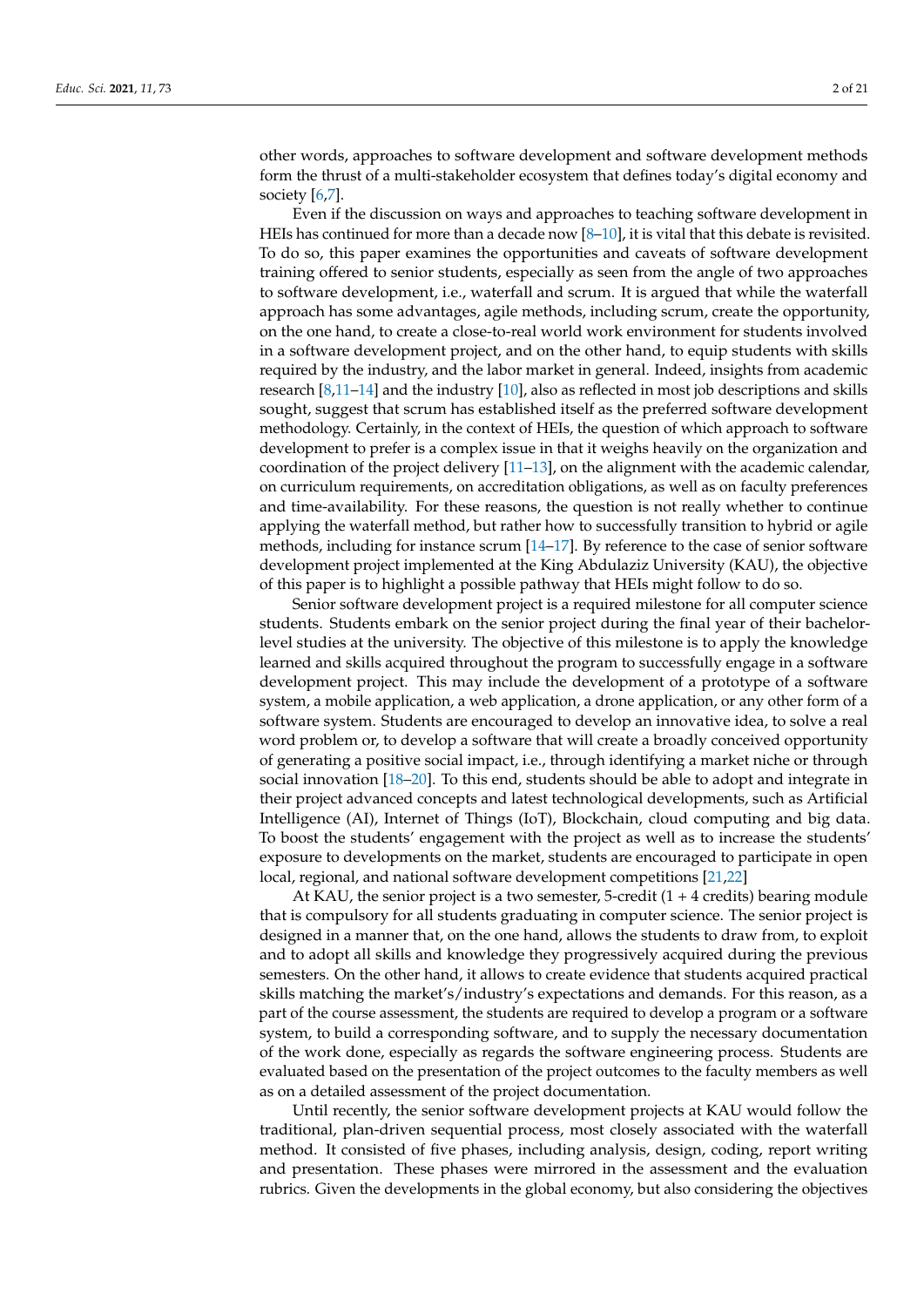outlined in the Vision 2030 [\[23,](#page-18-17)[24\]](#page-18-18) a consensus begun to consolidate that a switch to agile methods might be of benefit to the students, the university, and the economy at large. This nascent understanding emerging among the faculty and the administration at KAU mirrors tendencies and trends present elsewhere in the world [\[25–](#page-18-19)[27\]](#page-18-20). In this sense, the findings elaborated in this paper are generalizable and might be of use to educators and administrators around the world. The reminder of this paper is structured as follows. The second section offers a brief insight into the traditional and agile software development methods to highlight their added value and potential. In what follows, the agile software development methods are mapped. Against this backdrop, the specific features of scrum are elaborated. The next section returns to the case-study and examines the specific stages of the senior project implementation to highlight the nodal points where challenges and opportunities are generated. A blueprint for the transition to agile software development methods is elaborated. Discussion and conclusions follow.

## **2. Delineating Traditional and Agile Software Development Methods**

Software development life cycle (SDLC) is one of the key issues in software engineering. It is because the structure of activities required to develop a software system weighs on the quality, usefulness and usability of the software developed [\[28,](#page-19-0)[29\]](#page-19-1). Several approaches to software development exist. A generic SDLC consists of five phases including: requirements analysis, software design, software implementation, and software testing. In brief, the requirements analysis phase is the process of capturing user requirements and producing software specifications. However, variations exist [\[28\]](#page-19-0). During the software design phase, abstract software models are developed through illustration of different perspectives using modeling languages such as the Unified Modelling Language (UML) [\[30](#page-19-2)[,31\]](#page-19-3). The software implementation phase is the process of building the executable software based on models built in the earlier design phase. The software testing phase is meant to ensure that the developed software meets prior specifications and is free from errors/bugs.

Two key approaches to the workflow in SDLCs exist, i.e., the linear, plan-driven, or traditional one, frequently referred to as waterfall, and the non-linear, an incremental one, frequently referred to as agile. It would be a simplification to argue that one approach is better or worse. The practice of software development projects suggests that elements of both plan-driven and incremental methods are applied throughout the SDLC. However, evidence suggests that more than 70 percent of organizations use agile software development method [\[32,](#page-19-4)[33\]](#page-19-5) in which the delivery of functional sub-components of the entire project is placed in the forefront.

The waterfall method is a plan-driven software development methodology based on advanced planning of all project phases, which are subsequently implemented. Moving from one phase to another requires a verification and formal approval from the software customer. This approach to software development is useful to coordinate the work of a big project among different teams. The drawback of waterfall is that it is difficult to accommodate necessary changes, possible and necessary corrections and/or adjustments as the project and its phases unfold. In a way, a certain degree of path-dependence is inherent in the waterfall method. Indeed, the customer's feedback is received at the end of the whole process, which adds to the challenge of customizing the software developed along the way. In this view, the waterfall method is a method suitable in all those (rare) cases when all functional and nonfunctional requirements are clear, well-understood, and predictable.

The agile, or incremental method (manifesto), is based on an incremental delivery of software functions, i.e., the software is built step-by-step, whereby—at each of the subsequent stages of the project implementation—the outcome of the process is assessed against the feedback received also from the customer. In other words, unlike in waterfall, feedback is fed into the process instantly and incrementally rather than only at the very end of the process [\[28\]](#page-19-0). As a result, there is a flexibility to go back and forth to address likely errors, inaccuracies etc. in the software under development [\[34\]](#page-19-6). The agile method requires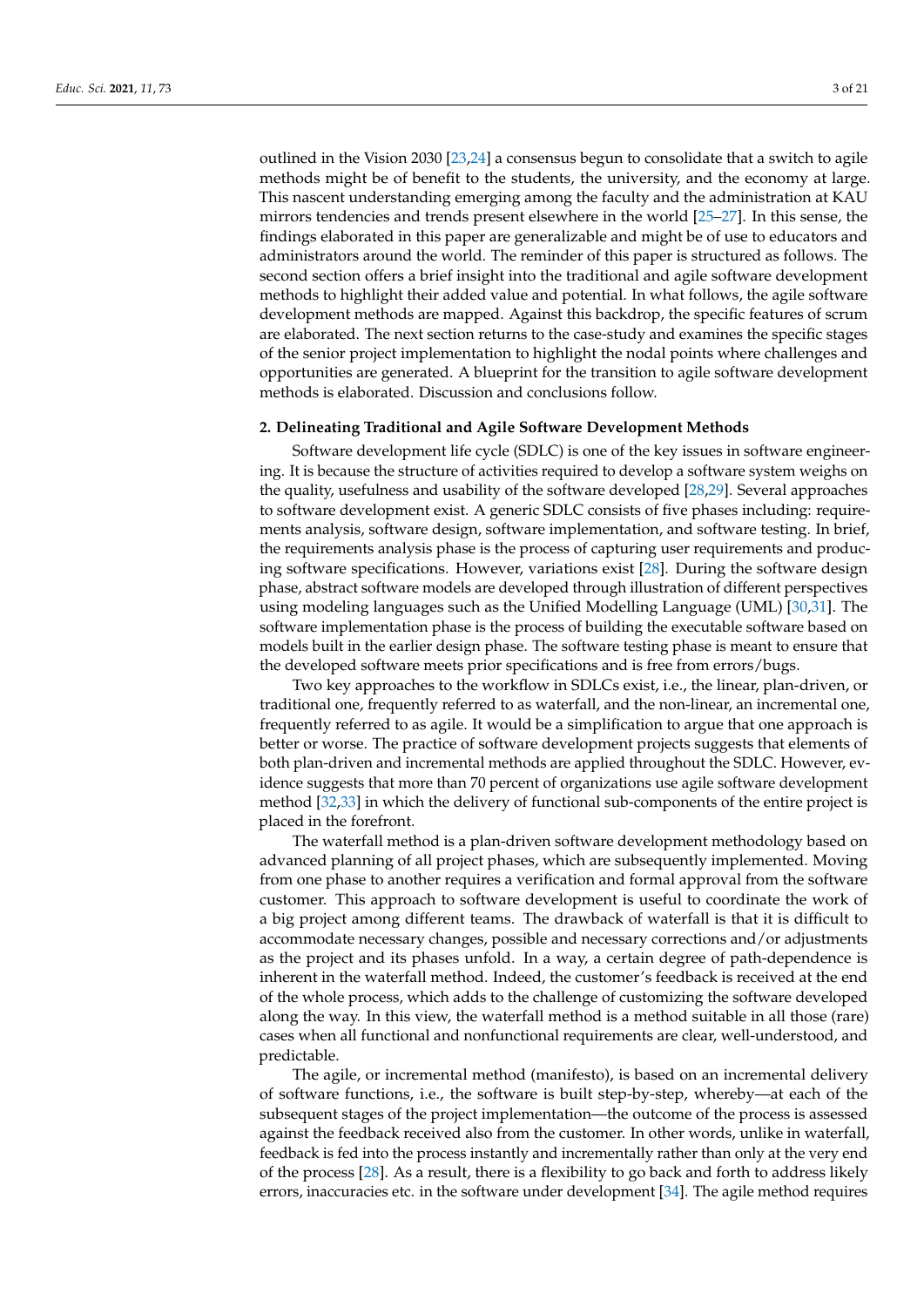advanced teamwork and related skills. The workflow is divided into so called sprints, i.e., time-boxed units of work during which a specific sub-component of the project is to be delivered. Deliverables are prioritized according to their business value, i.e., essentially, according to the customer's specifications and needs. If all planned work for a given sprint cannot be completed, work is reprioritized, and the information is used for future sprint planning.

Agile manifesto was first proposed as an alternative to the existing software development methods, such as waterfall, spiral or V-shaped model [\[28](#page-19-0)[,34\]](#page-19-6). The descriptor "manifesto" is to be associated with a set of values and principles upon which the agile method is built. The four values include: (i) value the individuals and the interactions over processes and tools, (ii) value the working software, (iii) value the customer collaboration, and (iv) and value the process of responding to change [\[34\]](#page-19-6). The four principles include: (i) work to achieve better quality software, (ii) fast delivery on the market, (iii) responsiveness to the requirements of change and (iv) less risk of failure [\[35\]](#page-19-7). These principles promote active customer involvement from early stages of the project as well as the accommodation of changing requirements so long it is aligned with the customer's competitive advantage [\[26,](#page-18-21)[36,](#page-19-8)[37\]](#page-19-9).

A project starts with addressing customer's highest priority requirements in a working software, it follows the customer evaluation of the developed requirements, and accommodates the corresponding feedback of the customer. In this approach, the customer benefits from the software already at the early stage of the project, which is essential in view of preempting likely errors/bugs and misfit as regards the customer's requirements. The incremental approach and active participation of the team and the customer foster trust between them. This is important for project success [\[38\]](#page-19-10).

The agile manifesto values and principles are generic and can be adopted by many methods or frameworks such as scrum [\[39\]](#page-19-11), Extreme Programming (XP) [\[40\]](#page-19-12), Crystal [\[41\]](#page-19-13), Feature Driven Development [\[41\]](#page-19-13), Kanban [\[42\]](#page-19-14), and other methods. These are reviewed in the following section. Then, the spotlight is directed specifically at scrum. In the following step, the experiences gained during the application of the agile framework are elaborated.

## **3. Mapping the Agile Software Development Methods**

This section reviews the most common agile software development methods to identify their specificity and value added, especially in view of challenges associated with the digital economy and industry-academia collaboration. The following frameworks are reviewed: Extreme Programming (XP), crystal methodology, Feature Driven Development (FDD), Kanban method, and Scrum. After the brief highlight on most popular agile methods for software development, Table [1](#page-3-0) (beneath) offers a summary of each of these frameworks, including: team size, roles, iteration (sprint) length, release, release status, large project adaptation, value driven development and Iteration plaining.

<span id="page-3-0"></span>

|                         | Scrum                                                                                                                                                            | <b>FDD</b>                                                                                                                                                                                                                    | <b>XP</b>                                                                                                                                                                                                                    | Kanban                            | Crystal                                                                                                                                                                                                                |  |  |  |
|-------------------------|------------------------------------------------------------------------------------------------------------------------------------------------------------------|-------------------------------------------------------------------------------------------------------------------------------------------------------------------------------------------------------------------------------|------------------------------------------------------------------------------------------------------------------------------------------------------------------------------------------------------------------------------|-----------------------------------|------------------------------------------------------------------------------------------------------------------------------------------------------------------------------------------------------------------------|--|--|--|
| <b>Team Size</b>        | 3-9 Members                                                                                                                                                      | <b>Not Specified</b>                                                                                                                                                                                                          | $Up$ to 12                                                                                                                                                                                                                   | <b>Not Specified</b>              | Different Team Size                                                                                                                                                                                                    |  |  |  |
| Roles                   | Fixed roles include:<br>Scrum master<br>$\overline{\phantom{a}}$<br>product owner<br>$\overline{\phantom{a}}$<br>Development<br>$\overline{\phantom{a}}$<br>team | Various may include:<br>Class owner<br>$\overline{\phantom{0}}$<br>Feature team<br>$\overline{\phantom{a}}$<br>Chief member<br>Chief<br>$\overline{\phantom{0}}$<br>programmer<br>Chief Architect<br>$\overline{\phantom{0}}$ | Mandatory:<br>Customer<br>$\overline{\phantom{a}}$<br>Programmer<br>$\overline{\phantom{a}}$<br>Coach<br>Optional:<br>Tester<br>$\overline{\phantom{a}}$<br>Tracker<br>$\overline{a}$<br>Manager<br>$\overline{\phantom{0}}$ | Project<br>manager<br>Team member | Optional roles:<br>Executive<br>$\overline{\phantom{0}}$<br>Lead Designer<br>$\overline{\phantom{0}}$<br>Tester<br>-<br>Sponsor<br>Team member<br>-<br>Coordinator<br>-<br>Business expert<br>$\overline{\phantom{0}}$ |  |  |  |
| <b>Iteration Length</b> | Fixed and maximum<br>l month                                                                                                                                     | Features based<br>Variable 2-10 days                                                                                                                                                                                          | Variable 1 to 2 weeks                                                                                                                                                                                                        | Continuous flow                   | From a week to<br>4 months                                                                                                                                                                                             |  |  |  |

**Table 1.** Overview of the agile software development methodologies.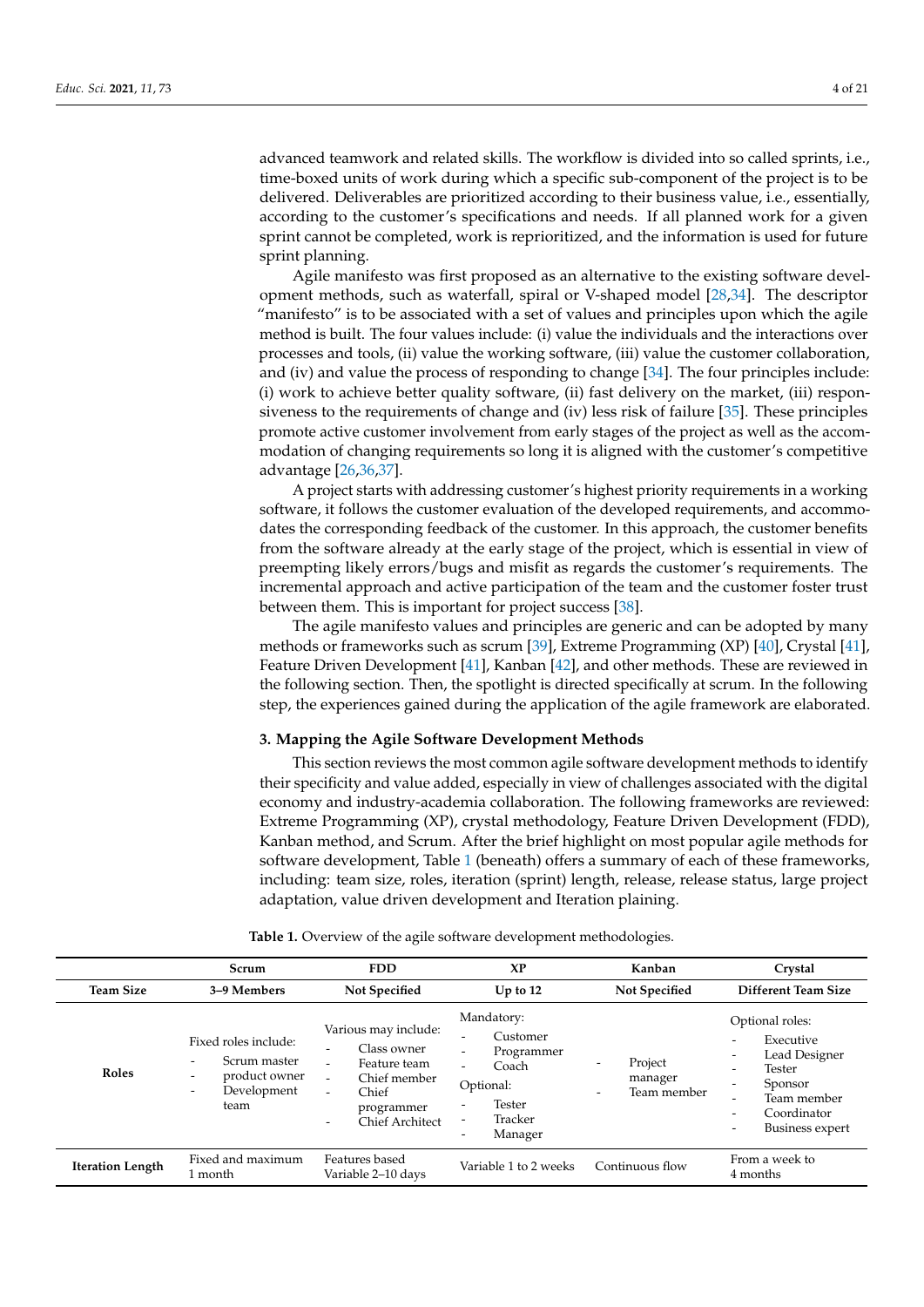|                             | Scrum                                                                 | <b>FDD</b>                                             | X <sub>P</sub>                                                                                                                     | Kanban                                                        | Crystal                                                                                |  |  |
|-----------------------------|-----------------------------------------------------------------------|--------------------------------------------------------|------------------------------------------------------------------------------------------------------------------------------------|---------------------------------------------------------------|----------------------------------------------------------------------------------------|--|--|
| <b>Team Size</b>            | 3–9 Members                                                           | <b>Not Specified</b>                                   | Up to $12$                                                                                                                         | <b>Not Specified</b>                                          | <b>Different Team Size</b>                                                             |  |  |
| Release                     | End of each sprint                                                    | Feature build                                          | Continuous<br>Integration                                                                                                          | Continues delivery                                            | Release plan                                                                           |  |  |
| Release status              | Done statues ready<br>for integration                                 | Regular build                                          | Working function                                                                                                                   | Done—every<br>iteration                                       | Integrate all at the end                                                               |  |  |
| Large project<br>adaptation | Scaling scrum to<br>manage different<br>team                          | Cascading the project<br>features into smaller<br>sets | not applicable                                                                                                                     | Applying same<br>method                                       | Crystal clear, yellow,<br>orange, red and<br>maroon                                    |  |  |
| Value driven<br>development | Product backlog<br>priority setting by<br>product owner               | Cascade features list                                  | Story card                                                                                                                         | Stories on Kanban<br>board<br>priority setting by<br>customer | Episode which reflects<br>the iteration size                                           |  |  |
| Iteration plaining          | Per sprint                                                            | Per feature                                            | Release planning<br>Iteration paling                                                                                               | For each story                                                | Every iteration                                                                        |  |  |
| Collaboration               | Scrum events<br>Cross func-<br>tional team<br>Self-organizing<br>team | Relay on docu-<br>mentation<br>Rare meeting            | Pair Program-<br>$\qquad \qquad \blacksquare$<br>ming<br>On-site cus-<br>$\overline{\phantom{a}}$<br>tomer<br>Coding stan-<br>dard | Optional Kan-<br>ban meeting<br>Customer<br>priority          | Requires docu-<br>$\overline{\phantom{a}}$<br>mentation<br>Frequent commu-<br>nication |  |  |

**Table 1.** *Cont.*

Extreme Programming (XP) was first introduced in 1996 [\[40\]](#page-19-12). In this approach emphasis is placed on customer satisfaction, which is ensured through continuous feedback. This method empowers the team engaged in the development of the software to respond to changes in software requirements, as defined by the customer [\[43\]](#page-19-15). It involves collaboration between a small development team and the customer. The development team consist of two to ten members working on subcomponents of the software such as a problem to solve or a new functional requirement. The team members organize themselves as efficiently as possible around a problem, or a requirement, that is to be addressed. XP consist of simple rules guiding the implementation stages. These consist of planning, managing, designing, coding, and testing [\[40\]](#page-19-12). The designing process of XP is simplified and uses a system metaphor, spike solution to reduce the risk of uncertainty and code refactoring [\[43\]](#page-19-15). The coding is produced in pair programmed fashion, following agreed standards, unit tested, version controlled and continuously integrated. The testing is conducted for each code unit separate component and integrated components to ensure fixing all bugs. The XP is suitable for high-risk projects with short duration, dynamic requirements, and implemented by a small team [\[40,](#page-19-12)[43\]](#page-19-15).

Crystal methodology is a lightweight methodology i.e., minimum documentation, management and reporting. This gives the method a generic and flexible form of adaptation. The adaptation suggests different crystal methodologies depending on the project environment and team-size, including such methodologies as clear crystal, yellow shining, orange crystal and red crystal [\[41\]](#page-19-13). Each of these methodologies requires different practices, processes, and policies [\[41\]](#page-19-13). In this method, the focus is directed at human interactions where the process adaptation is based on what is suitable for the team. Software development iterations are set according to the task chosen by the team as high priority. The development process is flexible and adjusted to the development team. The crystal methodology consists of frequent process cycles of various length and order including project cycle, delivery cycle, iteration cycle and integration cycle [\[41\]](#page-19-13). The project cycle comprises charting project initial plan and its development. The delivery cycle comprises the release plan and presentation to real users. The iteration cycle includes iteration planning, daily activities, and reflection for improvement. Lastly, the integration cycle is continuously integrated up until the release of the software.

Feature Driven Development (FDD) as the name indicates, is a software development method in which the stress is placed of the features of the software being developed. FDD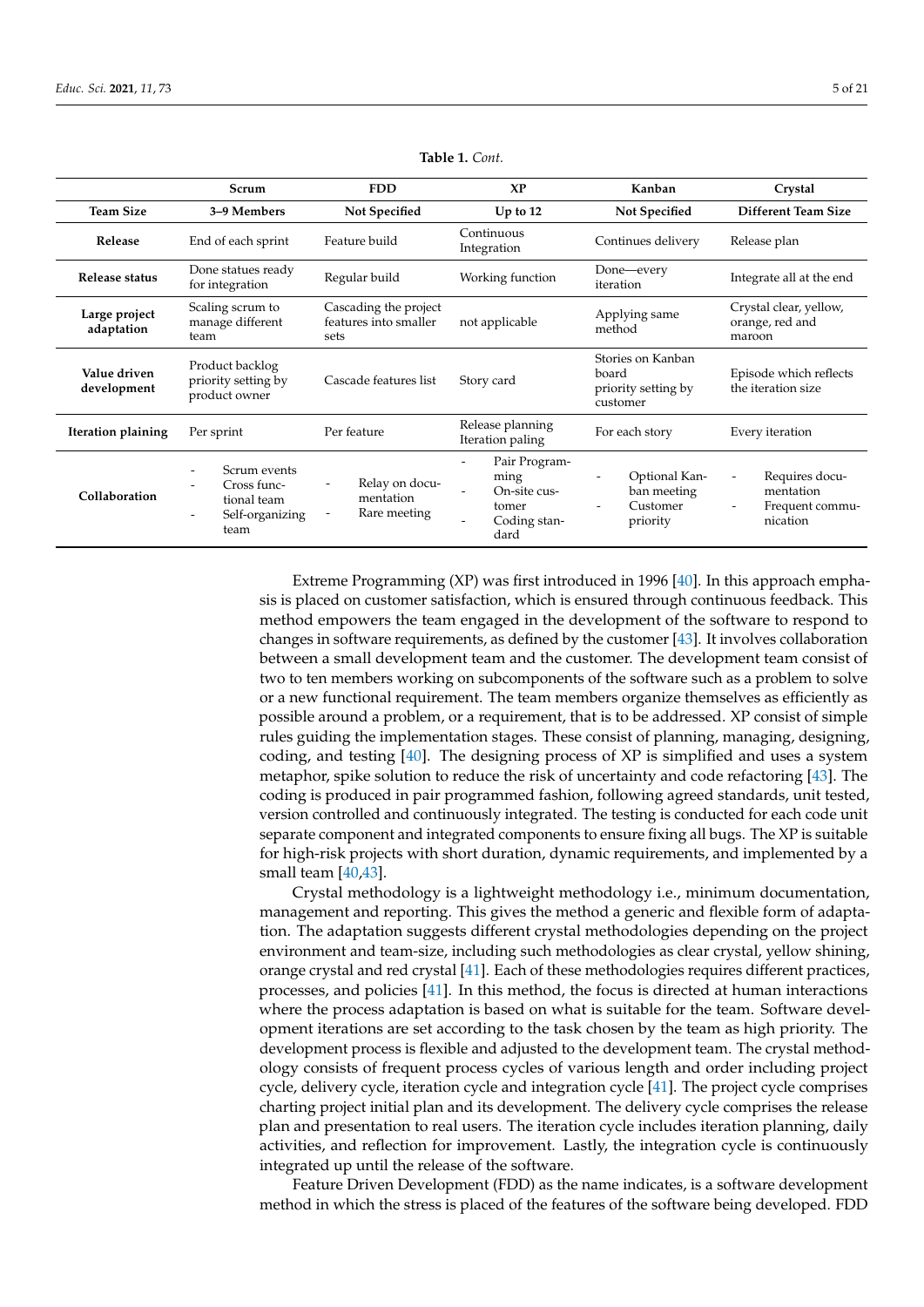builds around software engineering best practice. Therefore, it is suitable for complex and large-scale project [\[37](#page-19-9)[,41\]](#page-19-13). In this framework a given software development project is split into several cascading features small enough for each feature to be executable within a timeframe of two to ten days. The FDD process flow starts with building an overall model and identifying project features set then decompose them into group of features. Each of which is realized through the iteration of six phases starting by design, design inspection, coding, unit testing, integration, code inspection and finally releasing the main build. This process is repetitive for every features of the project; parallel iteration conducted through different teams. Another important aspect of FDD is clear roles and responsibilities; there are six main roles in FDD, which includes a project manager, chief architect, Development Manager, Chief Programmer, class owner, domain expert and other supporting roles [\[41\]](#page-19-13).

The Kanban method offers a visual workflow management framework of SDLC [\[42\]](#page-19-14). Kanban is based on three main practices, including: progress visualization, limiting work in progress, and workflow enhancement [\[42\]](#page-19-14). Progress visualization, including the work to be done, work in progress and finished work, is depicted on a physical or an electronic board. The practice of limiting work in progress essentially means that before new stage of the process begins, all pending tasks are accomplished. The practice of workflow enhancement is meant to maximize the value of delivery to the customer, to ensure smooth process and to minimize the process' cost and time. The Kanban method does not specify the roles other than the conventional project manager and the development team.

Scrum is the most popular agile framework used in the industry. Notably, it is the only agile framework included in the skills category of the most popular job seeking site of a global outreach [\[44\]](#page-19-16). This popularity is a function of this framework's capacity to boost the efficiency of the software development process, including the speed of delivery and the quality of the software itself. Another aspect that made this framework very popular is that it lends itself to be adopted as a way of workflow management in other business domains, i.e., other than software development [\[45\]](#page-19-17). That is, its use is not limited to software project management [\[33\]](#page-19-5). The scrum is a simple to understand and lightweight framework used to develop complex products [scrumguides.org]. The scrum is an empirical process, which is based on three pillars, such as: transparency, inspection, and adaptation [\[39\]](#page-19-11). As other agile methodology, scrum delivers the project in iteration of fixed intervals called sprints. Thus, to maximize the opportunity, during each sprint, the development team needs to empirically visit the three pillars. The framework consists of three scrum roles, five scrum events, three scrum artifacts and the rules that bind them together. The following section offers a detailed insight into the scrum framework and it its value for the software development process.

## **4. A Detailed Insight into the Scrum Method and Its Potential**

The three roles specific to the composition of a scrum team are scrum master, product owner and the development team. The scrum team is cross-functional and is equipped with skills required to implement the project. The team is also self-organized, in that the ways in which the team operates is defined by the team. The product owner is responsible for conveying to the team the customer's requirements and managing the work timeline. This is done by reference to priorities assigned to each stages of the project delivery. The lists of requirements and priorities are documented in a shred backlog. The development team consists of three to nine members. This number is said to balance the complexity of communication among team members and the ability to deliver releasable increment at the end of each iteration/sprint. The development team's main responsibility is to build the increment during the sprint. The scrum master is a "servant leader", who is responsible for ensuring that scrum guidelines are applied, that the impediments the team faces are addressed, and that communication between the team and the customer is facilitated.

The five scrum events are time boxed, i.e., have maximum duration and regular at the same time and location [\[39\]](#page-19-11). The sprint event is the container of the other four events, where development team expected to deliver releasable increment at end of it. The sprint is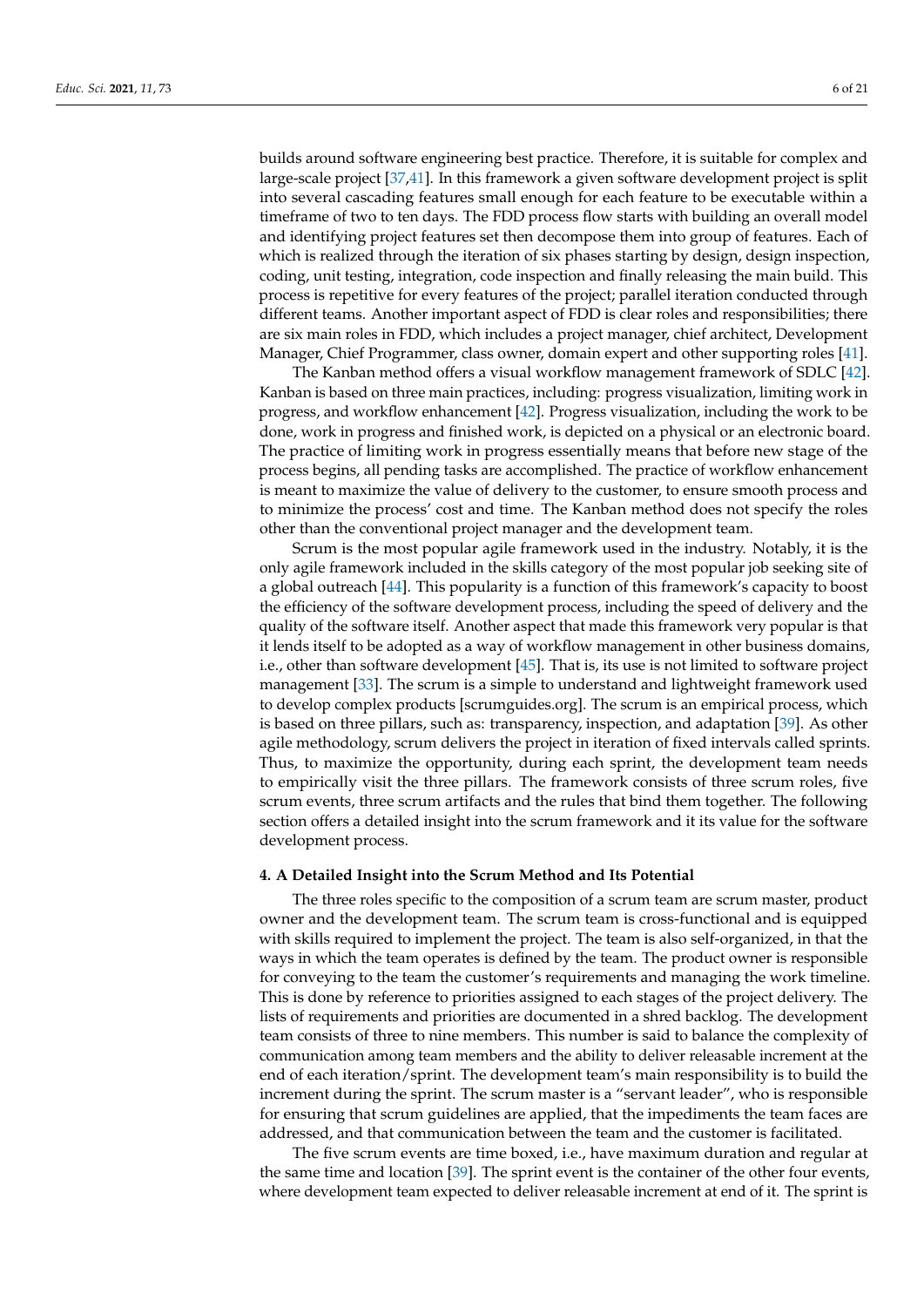time boxed with one month or less to limit the risk. This period is fixed thought the project and new sprint start straight after the previous one. The scrum team, product owner and scrum master get together to plan the coming sprint in the sprint-planning event. They specify what can be delivered and how it will be built in the next sprint in the Sprint Backlog. The sprint planning is eight hours time box for one-month sprint, shorter sprints have shorter planning hours. Daily scrum is a daily time-boxed event that lasts 15 min and is designed to assess the progress of the development team on a daily basis. Each member of the development team answers three questions: "What did I do yesterday?", "What will I do today?", "What difficulties I am facing today?" The answers to these questions create a good background for the team to consolidate collaboration and to assess the team's performance. The sprint review held by the end of the sprint is designed to inspect the work done. The sprint review is a four-hour time box for a one-month sprint. The sprint retrospective is an inspection meeting during which the team may reflect on the team's overall performance, including people, relationships, processes, and tools. A thorough and critical evaluation of these items enables the team to draw conclusions as to how to conceptualize and strive for improvement. The retrospective event is a three h. time box for one-month sprint.

The scrum's artifacts consist of product backlog, sprint backlog, and an increment [\[39\]](#page-19-11). The product backlog is a single repository of the work that needs to be done. This includes new functions, improvements, big fixes, and other tasks that need to be addressed by the development team. The product owner is the main person responsible to ensure that the backlog items are clear, prioritized, and complete. The development team can add new items or refine the items already available in the backlog. This single repository of the work related to the project maximizes transparency as well as the informal progress tracking of the project. Sprint Backlog includes items from the product backlog created in the sprint planning so that the development team can tackle them during the next sprint. The items in the sprint backlog form a sprint goal, which is mirrors the objective and the scope of work for the development team. The increment is a work or product ready for release delivered by the end of each sprint. It is possible to develop multiple increments during a sprint. The increment must comply with the definition of "Done", i.e., the agreed stander for releasable product. The increment is internally inspected during the sprint review. The increments are gradually integrated in the project framework to step-by-step achieve the product goal. The release and the integration schedule are conducted through coordination with the product owner.

#### **5. The Research Model, the Examination, and the Results**

## *5.1. The Research Model*

The data included in this analysis was collected over the period 2019–2020 and consisted of a structured evaluation of the senior project implementation documentation. Specifically, for the purpose of this examination, this research process was divided into four stages (Figure [1\)](#page-7-0). (1) Examination of the specificity of the senior project coordination process. (2) Process-focused analysis of the senior projects' documentation; (3) Methodfocused analysis of the projects' documentation; (4) development of a blueprint for moving away from waterfall to agile methodology. These stages are elaborated beneath.

Stage 1: The objective of this stage of research was to examine the senior project coordination process, i.e., how the senior projects are conduced and evaluated. Naturally, the coordination process mirrors the software development method. In this case, the coordination process was constructed in a manner mirroring the waterfall method. Accordingly, for the purpose of the evaluation the following features of the senior projects were assessed: (i) the coordination process, (ii) the composition of the team, (iii) the evaluation method, and, finally, (iv) the deliverables.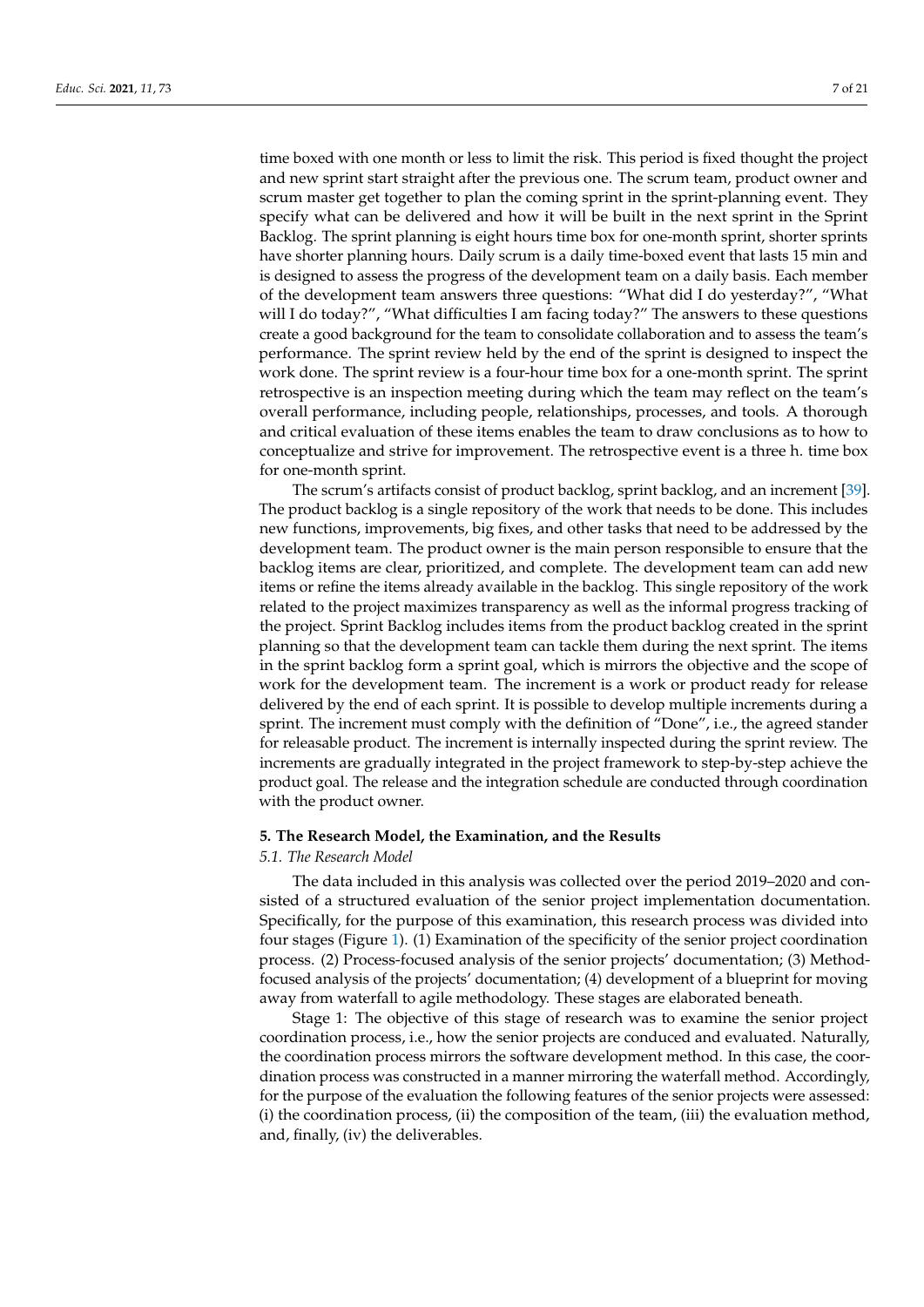<span id="page-7-0"></span>

**Figure 1.** The research model. Source: The authors. **Figure 1.** The research model. Source: The authors.

Stage 2: The objective of this stage of research was to conduct a process-focused analysis of the senior projects' documentation. To this end, thirty-four (34) sets of senior projects' documentation were evaluated. A three-pronged crosscheck examination of the projects was performed to identify how Scrum framework was adopted. This entailed identifying: (i) the way of adopting Scrum frameworks in connection to the nature of the project, (ii) the supervision style and (iii) project stakeholders.

cused analysis of the projects' documentation; (4) development of a blueprint for moving

Stage 3: The objective of this stage of research was to conduct a method-focused analysis of the projects' documentation, to (i) identify the methods applied; and (ii) to understand and pinpoint the degree of the possible alignment between the agile methodology and senior project requirements. In other words, the objective was to determine whether an alignment between the agile methodology and senior project requirements is feasible.

Stage 4: Based on the findings arrived at Stages 1–3, a blueprint for switching from waterfall to scrum methodology was developed. This included: (i) the road map of the process, (ii) the deliverables, (iii) the documentation structure, and (iv) the methods of assessment and evaluation blueprint. Notably, the blueprint elaborated at this stage refers to the components of the methodology proposed in this paper. As such this blueprint is generic and can be adopted in diverse educational settings.

### *5.2. Applying the Research Model to the Case-Study*

The decision to leave waterfall behind and adopt scrum as the key senior project implementation method requires a broad horizontal consensus among the faculty members. Therefore, changes need to be implemented incrementally, and voices of concern need to be attended to. Even if this approach to scrum adoption in senior projects may seem time-consuming, in the end, it is the only way to promote accepted by all, and therefore sustainable, solutions [\[46](#page-19-18)[,47\]](#page-19-19). As mentioned, the adoption of scrum as the key senior project software development method weighs heavily on the organization and coordination of the project delivery, on the alignment with the academic calendar, on curriculum requirements, on accreditation obligations, as well as on faculty preferences and time-availability. These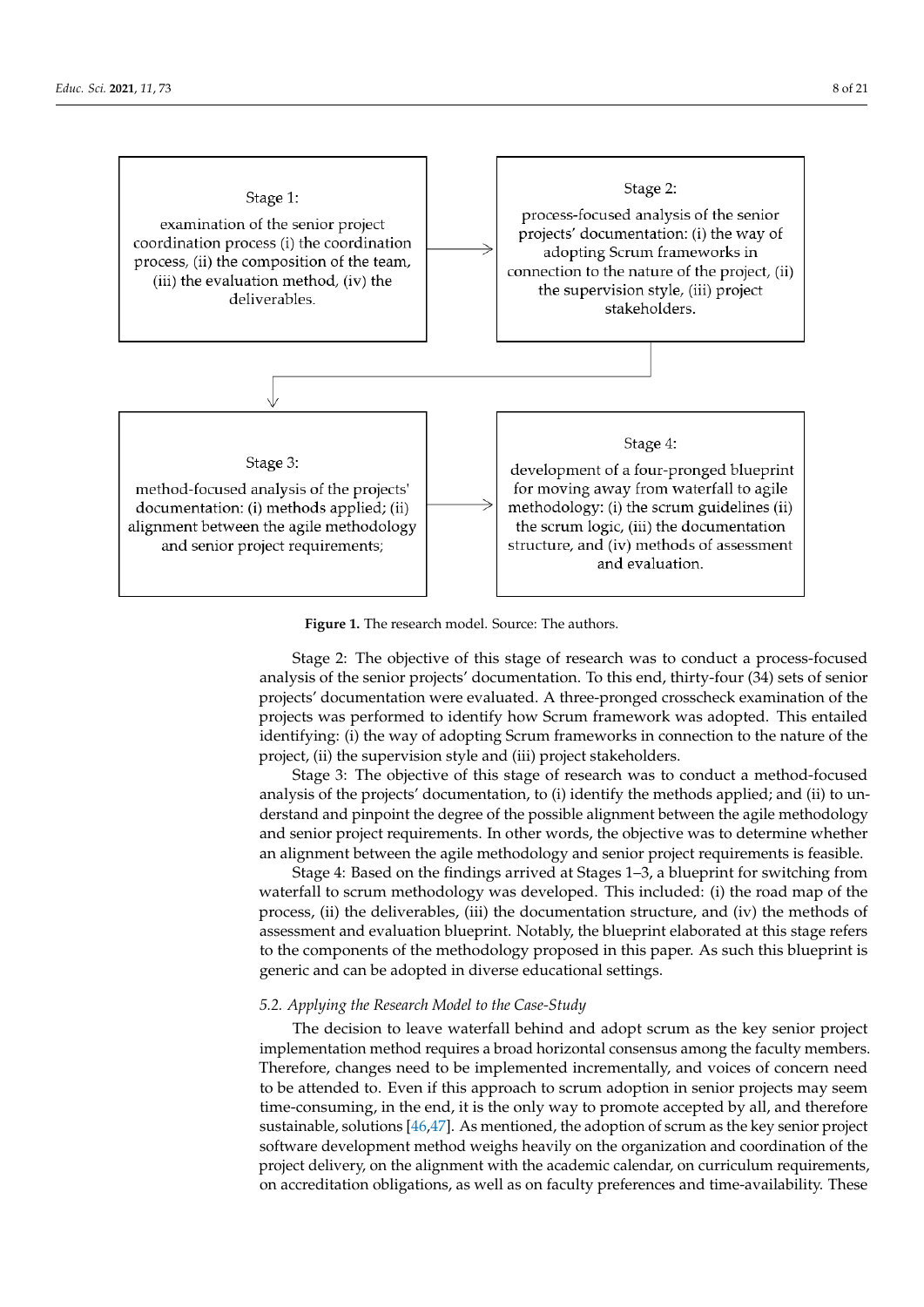points and observations form the strategic background against which the scrum adoption blueprint is developed and elaborated in this paper. The following sections attest to that.

5.2.1. Stage 1: Examination of the Senior Project Coordination Process

#### Coordination

The senior project coordination process consists of several phases, including the overall oversight by the faculty, the induction of students into the project requirements, supervision and delivery of the project outcomes, and several evaluation stages. The senior project is a group project. The group may consist of two to four members. The project is implemented over the timespan of two consecutive semesters, with each semester lasting 17 weeks. Figure 2 (beneath) offers a detailed insight into the workflow related to the senior project implementation.

<span id="page-8-0"></span>

**Figure 2.** The senior project coordination process. Source: The authors. **Figure 2.** The senior project coordination process. Source: The authors.

The senior project is coordinated by two groups of faculty members, i.e., the senior project committee, and by the supervisors. The senior project committee is responsible<br>for industing the students into the superll resulting the file senior project, including for madeling the statems into the overall requirements of the senior project, including the grading criteria and evaluation rubrics; for facilitating group formation and supervisors' selection; for guiding the students through the evaluation milestones; for selecting even to convert of  $\alpha$  important component of the teaching and  $\alpha$  is an important component of the teaching process in the system of the system of the system of the system of the system of the system of the system of t the evaluators and overseeing the evaluation process; as well as for providing feedback<br>to students for inducting the students into the overall requirements of the senior project, including to students.

At this stage of the project implementation, a senior project seminar is held. Its objective is to induct students into diverse software development methods. These may have been discussed in previous semesters, nevertheless it is important that students' knowledge and understanding of the process and methods is refreshed, consolidated, and brought up to a certain benchmark. This is important if work in groups is to be feasible and efficient.

To promote a seamless move toward the adoption of agile methods, over the period 2019–2020, a few incremental changes were introduced in the delivery of the said senior project at KAU. In this context, during the senior project seminar, the students and the faculty were exposed also to agile software development methods. Here the explicit aim was to enhance students' and faculty's awareness of the agile software development methodology. In addition, the implicit rationale behind the inclusion agile methodology in the senior seminar was to acquire an insight into the faculty's views on the possibility and feasibility of moving away from waterfall and adopting agile methods, especially scrum. This included the faculty's/supervisors' opinion on how to best to adapt, to evaluate, and to manage senior projects when employing the agile software development methodology.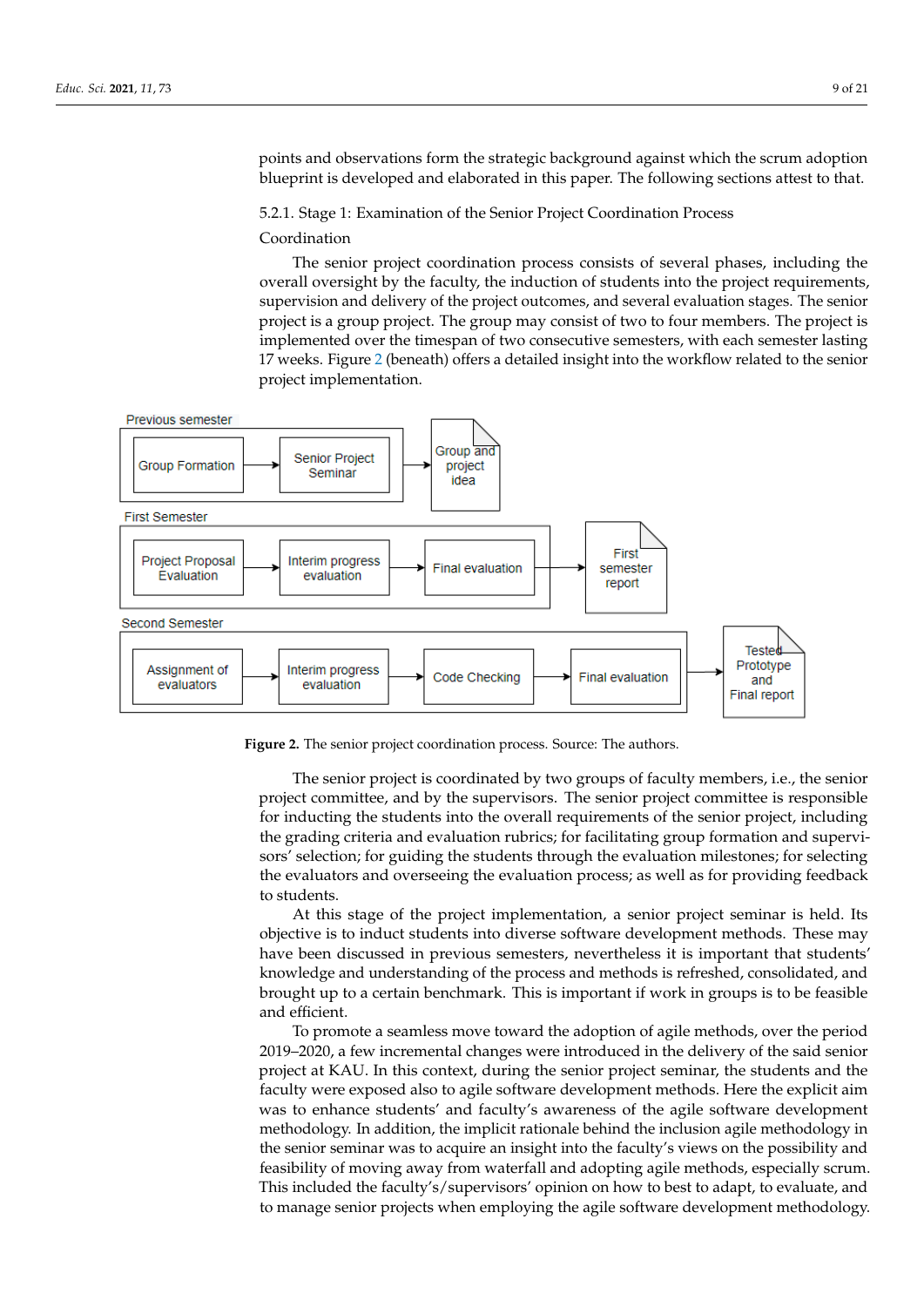The Evaluation Process (Methods of Evaluation and Assessment)

An important part of the senior project implementation is the evaluation process. To ensure fair and constructive evaluation, each project is evaluated by four evaluators, including the supervisor, two faculty members and the senior project coordinator. Project evaluation is an important component of the teaching and learning process in that, ideally, it structures the teaching and learning process by highlighting the goals and objectives the learners and the educators are expected to attain [\[48](#page-19-20)[–52\]](#page-19-21). Well-designed evaluation rubrics are an important tool that facilitates students in organizing their work and improving their efficiency. From a different angle, the said rubrics allow the instructors direct students at the attainment of very specific learning outcomes, which are congruent with the overall orientation and objectives of a given major. In the context of the senior project examined in this paper, the evaluation process consists of 5 stages because students' work is evaluated in two times in the first semester (1st interim progress evaluation and 2nd Final evaluation) and three times during the second semester (3rd interim progress evaluation, 4th code checking and 5th final evaluation activity) The goals and objectives of each of the interim *Educ. Sci.* **2021**, *11*, 73 11 of 22 evaluation activities are outlined in Figure [3](#page-9-0) (beneath):

> <span id="page-9-0"></span>. The objective of this evaluation excercise (1st Semester Interim Progress Evaluation) is to ensure that each group is on track. To this end the project goals, scope, context, and related work are checked. This primary evaluation is conducted by senior project coordinators and is worth 15% of the mark.

. The objective of this evaluation exercise is to assess the project documentation, including the waterfall requirement analysis and project design. This evaluation component is worth 85% of the mark. It mobilizes students to perform sophisticated modelling tasks and to develop the necessary documentation.

· The objective of this evaluation exercise is to ensure that each group is on track, i.e., that it addressed the feedback received at the end of the 1<sup>st</sup> semester, and that students started implementing the prototype. This component of the evaluation process is conducted by senior project coordinators and is worth 15% of the mark.

• The objective of this evaluation exercise is to check and ensure that the coding students apply follows the industry-wide best practice, and thus that the developed prototypes are functional and bug-free. This assessment component is worth 10% of the mark.

 $\bullet$  The objective of this evaluation exercise, based on the presentation, project demo and project documentation, is to ensure that students deliver a sound prototype driven by the best industry practice. The evaluation component is conducted by the evaluation team (supervisor, 2 evaluators and coordinator) and it is worth 75% of the mark.

**Figure 3.** Senior project evaluation stages. Source: The Authors. **Figure 3.** Senior project evaluation stages. Source: The Authors.

The final output of the project implementation is assessed through an 8-item evaluation rubric based on a 1 to 5 scores. The 8 items include:

- Problem definition and identification of aims, i.e., identification of the project's rationale and relevance.
- Literature Review, i.e., a comprehensive and critical review of relevant academic and Literature Review, i.e., a comprehensive and critical review of relevant academic and empirical sources linked to the project. empirical sources linked to the project.
- Methodology, i.e., identification of a relevant methodology and a thorough justification tion of its selection. of its selection.
- Requirements and analysis, i.e., identification and analysis of all requirements. Requirements and analysis, i.e., identification and analysis of all requirements.
- Initial solution design, i.e., a realistic and appropriate system design solution. Initial solution design, i.e., a realistic and appropriate system design solution.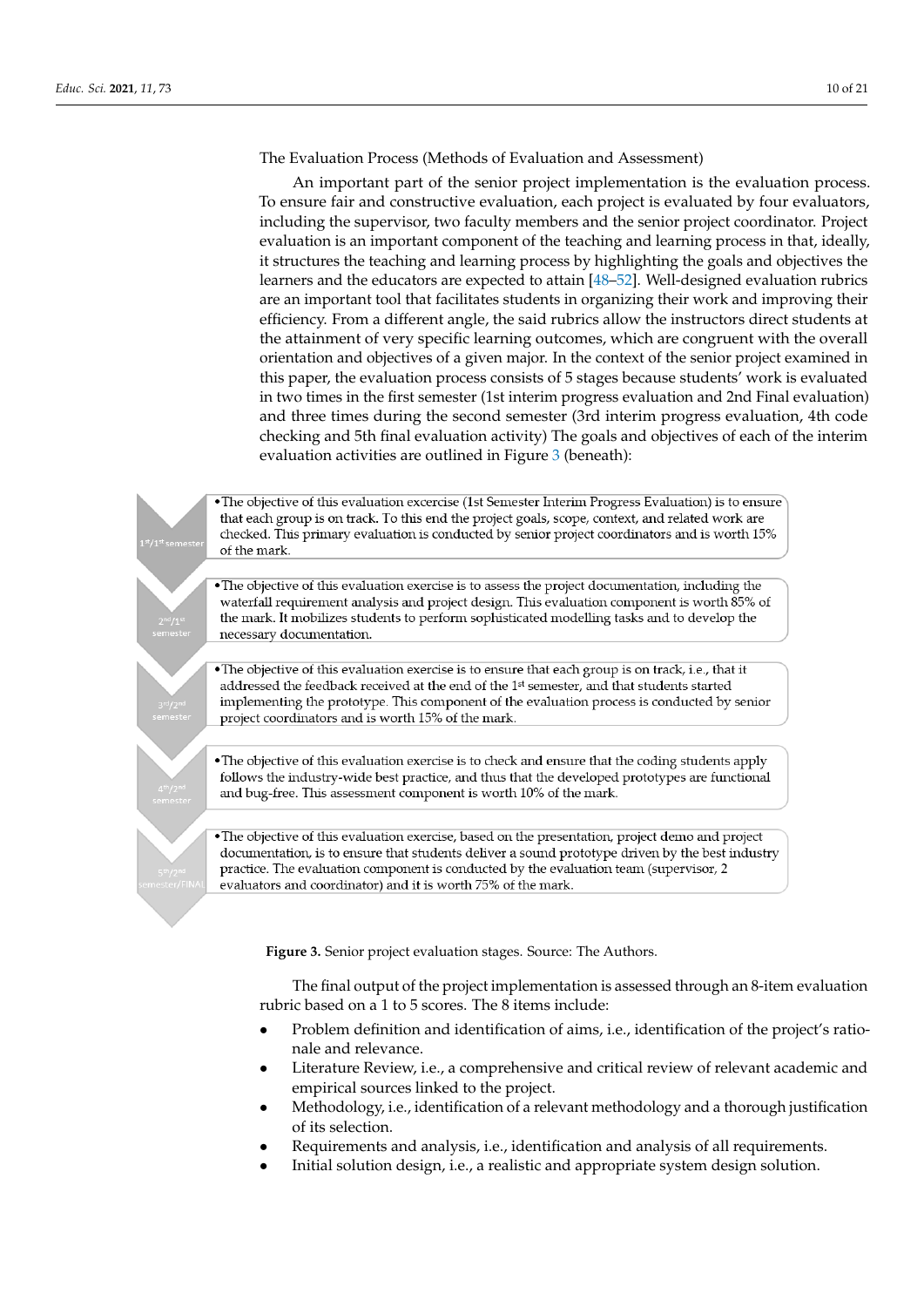- Originality and creativity, i.e., the extent to which the work output depicts the students' ability to generate new, frequently, out-of-the-box ideas, and relating to that problem solving skills.
- Report style and format, i.e., the extent to which the report documenting the implementation of the project mirrors the established academic standards of writing and presentation.
- Presentation, i.e., the quality of the oral presentation of the project outcomes, including the ability to respond to questions posed by the project evaluators.

A few important points to consider: Until now, the senior project methods of assessment and evaluation follow the sequence of phases specific to the waterfall methodology. This is because waterfall: (a) it is easily adjustable to the flow of the academic year and corresponding semesters; (b) it is predictable, i.e., by completing a semester, students complete also a stage in the project implementation; (c) it is conducted in a safe setting of the university, essentially in disregard of developments in the outside world, including the industry; (d) the "requirements" are limited to those "imagined" by students and their supervisors, rather than specified by a client/customer; (e) there is no need to go back and forth to respond to client's/customer's requests/requirements; (f) the documentation prepared at the end of the first semester, continues to be progressively built throughout the 2nd semester. This means that students and their supervisors get a safe handle of the deliverables, regardless of the possibility that the documentation does not mirror the changing context, in which the software is developed.

## 5.2.2. Stage 2: Process-Focused Analysis of the Senior Projects' Documentation

The objective of this stage is to identify (i) the way of adopting scrum framework in connection to the nature of the project, (ii) the supervision style, (iii) project stakeholders. Accordingly, the data collected over the period 2019–2020 from a dataset consisting of thirty-four (34) senior projects' documentations, revealed the following

(i) The way of adopting scrum in senior projects

Among the thirty-four projects, twenty-three (23) projects, i.e., 68% of all projects implemented, followed the scrum methodology to develop a variety of applications including a web system, a mobile application, and an IoT devise. Most of those projects utilized advanced computation topics, or state of the art technology, such as blockchain, drones, IoT, virtual reality (VR), augmented reality (AR), Artificial Intelligence (AI) and Location-based services (LBS). Please, refer to Table [2](#page-11-0) (below) for a summary. Please, note, that for a variety of reasons, for instance the project type, but also convenience, the remaining project teams adopted other methodologies, including also waterfall. At the end of the year, the students were able to demonstrate a tested prototype, or a minimum viable product (MVP), for innovative solutions in various domains such as healthcare, transportation, special needs, education, and other. Table [3](#page-11-1) depicts the details.

Important points to consider: Even if all students were given the opportunity to attend the workshop on scrum framework development and utilization, as mentioned above, 68% of groups decided to follow this approach in their senior software development project over the past two years (2019–2020). The remaining 32% of the projects followed different methodologies such as waterfall, test driven development, extreme development, or for instance, data science project cycle. The choice of methodology was related to the project type and the preference of the project team. For example, expectedly, a research project based on data analysis followed a data science project cycle. However, reasons of convenience may have also played a role in a team's selection of the project methodology, such as waterfall. Clearly, despite waterfall's limitations, it offers straightforward phases easy to follow. Still, that over the past two years, 68% of project teams decided to follow the scrum framework suggests a high perceived convenience and effectiveness of scrum vis-à-vis its applicability in senior projects. It also highlights the salience of supporting methodology for senior projects.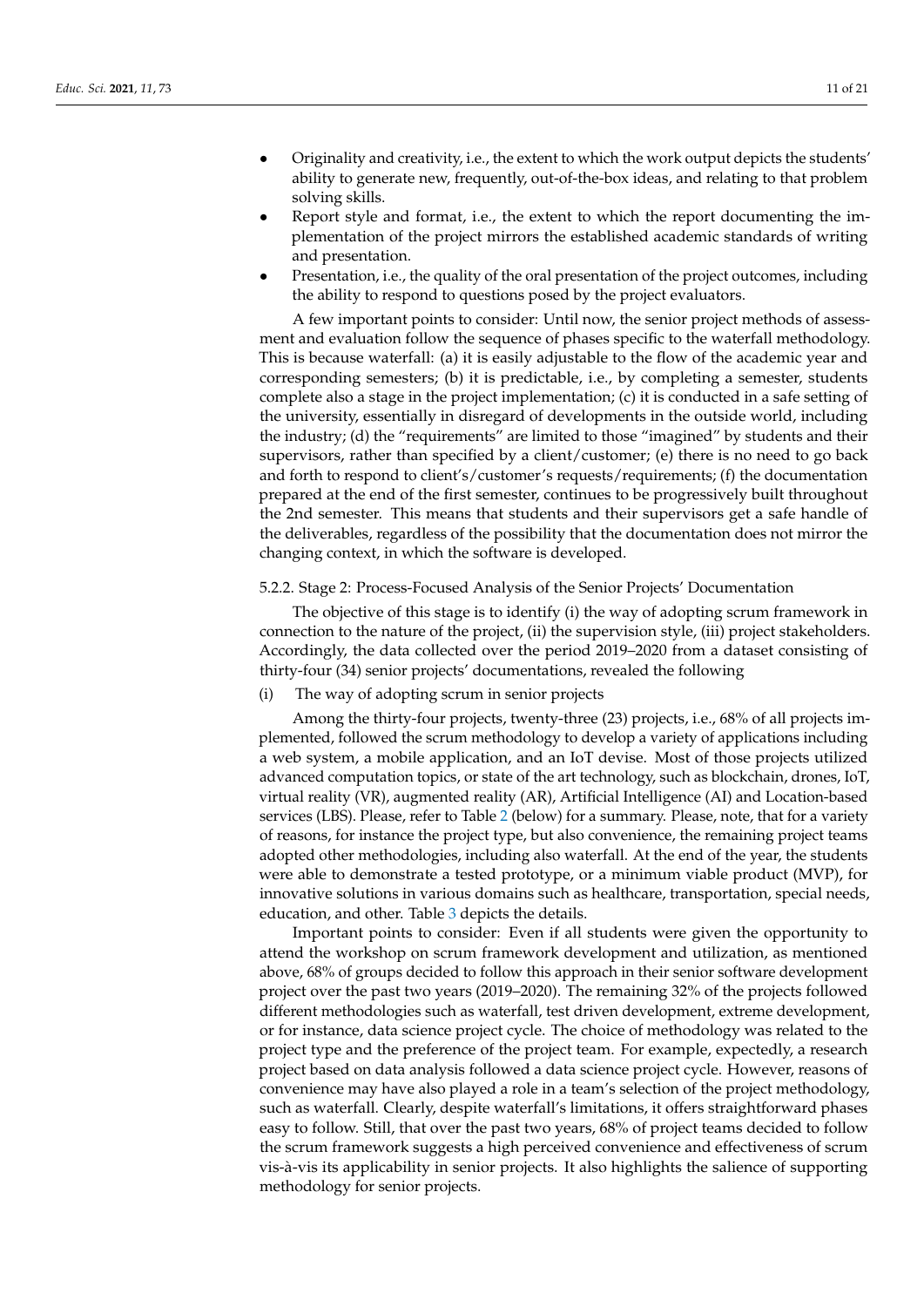**Table 2.** The kind and frequency of specific technology used in senior projects.

<span id="page-11-0"></span>

| Technology    | <b>Blockchain</b> | 10 <sub>1</sub> | Jrone<br>. | AП<br>------ | 7R | AR | Gaming | $_{\rm LBS}$ | Total |
|---------------|-------------------|-----------------|------------|--------------|----|----|--------|--------------|-------|
| f of projects |                   |                 |            |              |    |    |        | --           | ◡≖    |

<span id="page-11-1"></span>

|                         | Table 3. Scrum framework adoption in senior projects.                                                       |                                                                                                                                                       |  |  |  |  |  |  |  |
|-------------------------|-------------------------------------------------------------------------------------------------------------|-------------------------------------------------------------------------------------------------------------------------------------------------------|--|--|--|--|--|--|--|
| <b>Scrum Components</b> | <b>Scrum Framework Guidelines</b>                                                                           | <b>Scrum Adaptation in Senior Project</b>                                                                                                             |  |  |  |  |  |  |  |
|                         | Ensuring that scrum guidelines are in acted,                                                                | 43% A student appointed as scrum master                                                                                                               |  |  |  |  |  |  |  |
| Scrum master            | remove impediment facing the team and                                                                       | 13% The supervisor appointed as scrum master                                                                                                          |  |  |  |  |  |  |  |
|                         | facilitate communication outside the team.                                                                  | 39% Role is not specified                                                                                                                             |  |  |  |  |  |  |  |
|                         |                                                                                                             | 13% Customer appointed as product owner                                                                                                               |  |  |  |  |  |  |  |
|                         |                                                                                                             | 22% Supervisor appointed as product owner                                                                                                             |  |  |  |  |  |  |  |
| Product owner           | convey customer requirements to the team                                                                    | 13% Student appointed as product owner                                                                                                                |  |  |  |  |  |  |  |
|                         |                                                                                                             | 8% A student & supervisor appointed as product owner                                                                                                  |  |  |  |  |  |  |  |
|                         |                                                                                                             | 43% Role is not specified                                                                                                                             |  |  |  |  |  |  |  |
| Development team        | 3 to 9 members build the increment during<br>the sprint.                                                    | 100% Applied                                                                                                                                          |  |  |  |  |  |  |  |
|                         | A single repository of the work                                                                             | 100% A single repository of the work                                                                                                                  |  |  |  |  |  |  |  |
| Product backlog         | Priorities delivering value to customer.                                                                    | 56% Priorities by value to the customer<br>13% Priorities by story size<br>31% No priority is defined                                                 |  |  |  |  |  |  |  |
|                         | Product owner responsibility                                                                                | 100% Student responsibility                                                                                                                           |  |  |  |  |  |  |  |
| Sprint backlog          | Output of the plaining evet, List of stories with<br>common objective team going to work on<br>next sprint. | 8% Identify task in sprint backlog<br>92% Implicitly define the work of next sprint in the<br>weekly meeting with the supervisor                      |  |  |  |  |  |  |  |
| Increment               | The work produced by the end of each sprints                                                                | 100% Weekly work of the students including project<br>and evaluation component                                                                        |  |  |  |  |  |  |  |
| Definition of "Done"    | Agreed delivery status of an increment                                                                      | 4% Explicitly defined done property<br>91% Implicitly through unit testing                                                                            |  |  |  |  |  |  |  |
| Sprint                  | Sprint time-box < month.<br>Fixed thought the project                                                       | 17% Set the sprint time box to a week<br>82% variable sprint period to fit the story                                                                  |  |  |  |  |  |  |  |
| <b>Sprint Planning</b>  | Plan coming sprint, what to work on and how to<br>do it                                                     | Plan the work of next sprint in the weekly meeting<br>with the supervisor                                                                             |  |  |  |  |  |  |  |
|                         | Time-box $< 8 h$                                                                                            | No time box specified                                                                                                                                 |  |  |  |  |  |  |  |
| Daily scrum             | A daily 15-min meeting held every day same<br>place and same time to inspect the progress.                  | Informal exchange of the progress among the team<br>trough phone, WhatsApp, email or in person<br>No time box, No fix time                            |  |  |  |  |  |  |  |
| Sprint review           | Heled by the end of the sprint to inspect the<br>work produced.<br>Time-box $<$ 4 h                         | Review takes place in different forms<br>Project Evaluation<br>Code check<br>Meeting with supervisor<br>No time box, not every sprint and No fix time |  |  |  |  |  |  |  |
| sprint retrospective    | Inspection meeting to the team themselves<br>Time-box < 3 h                                                 | Not conducted                                                                                                                                         |  |  |  |  |  |  |  |

Source: The authors.

The specificity of scrum allows that the framework is adopted in several ways, as long as the evaluation and assessment criteria are adhered to. Interestingly, even if all groups received the same training not all scrum framework rules were followed, and substantial variation was observed as regards the specific aspects of scrum that the teams adopted.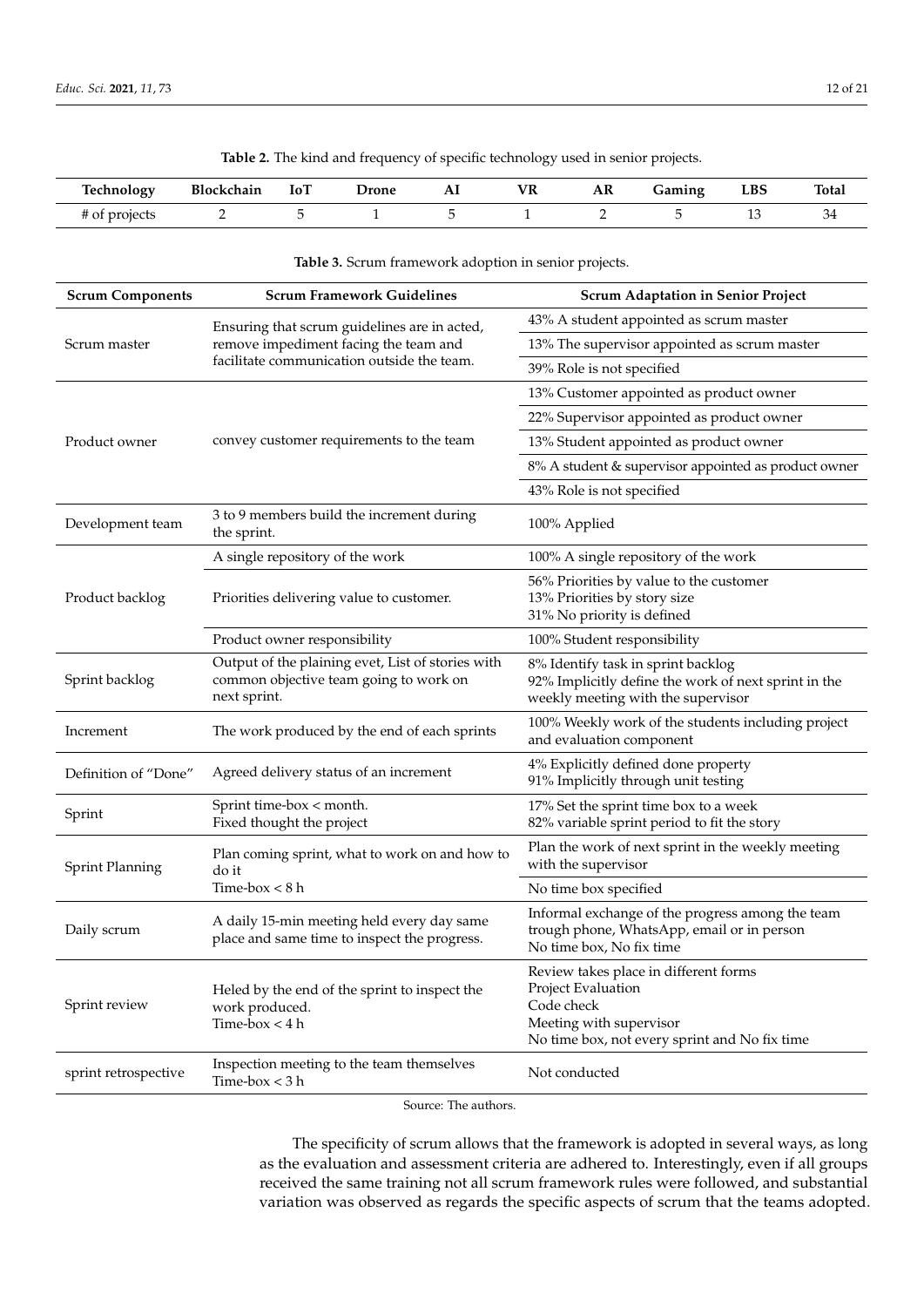Table [3](#page-11-1) depicts how scrum framework is adopted in senior project. This variability is inevitable for several reasons. For instance, the projects are developed in a lab-like conditions of the university, which do not match the real-world requirements. Specifically, senior projects rarely have a known customer, therefore the priority is given to MVP development. Moreover, senior project deliverables are a prototype and a detailed documentation of software engineering artifacts. However, again, there is no customer whose requirements may be changing and need to be adhered to. Finally, students are working on the project part-time since they attend other course, while most importantly acquire skills necessary for the senior project completion simultaneously with the project development and implementation. This suggests that three key challenges exist, and the faculty and administration should be aware of them when seeking to adopt scrum horizontally. First, wrong adoption of some scrum rules may limit the benefits normally associated with the adoption of scrum. Second, the variability resulting from teams applying specific aspects of scrum creates a challenge as regards the evaluation and assessment process, especially the notions of fairness and comparability. Third, to re-create an industry-like, close-to-real working environment, the possibility of identifying a real customer may be necessary. This solution, organizationally not always feasible, would nevertheless foster industry-academia collaboration and, thus short- and long-term synergies for all stakeholders.

## 5.2.3. Stage 3: Method-Focused Analysis of the Projects' Documentation

This stage entails a detailed analysis of the projects' documentation to identify practices used during the projects' implementation and to determine whether an alignment between the agile methodology and senior project requirements is feasible. Scrum framework is flexible, so it is not wrong to adopt it in a variety of ways, as long as it suits the team and the project. Still, as Table [4](#page-12-0) demonstrates, regardless of the flexibility inherent in scrum, several mistakes are committed repeatedly. These are common mistakes that refer to selected phases of scrum adoption, such as adoption the scrum roles, identification of events, artifacts, and rules, which conflict the very principles and norms of agile methodology [\[34\]](#page-19-6). They key reason explaining why these mistakes take place is that projects adopting the agile approach are evaluated against the same rubric which is designed for the waterfall approach. Consequently, students perform an upfront analysis and design to receive a better grade, even if this practice is against the principles and norms specific to the agile methodology [\[34\]](#page-19-6).

<span id="page-12-0"></span>

| <b>Scrum Components</b> | <b>Common Mistakes</b>                                                                                                  |
|-------------------------|-------------------------------------------------------------------------------------------------------------------------|
| Roles                   | Scrum roles are not specified                                                                                           |
|                         | Appointing two members as product owner                                                                                 |
|                         | Sprint time-box is not clearly specified for a project due to fitting sprint duration to story sizes                    |
| Events                  | Lack of frequent and time-boxed events. The retrospective, review and daily sprint events are<br>conducted as necessary |
|                         | Project plaining is conducted at early stage instead of planning the work for iteration                                 |
|                         | Daily sprint is conducted as needed through different settings                                                          |
|                         | Product backlogs reflect the development stages, which means that waterfall is followed and not scrum                   |
|                         | Product backlog is organized by story size not by the value for customer                                                |
| Artifact                | The story estimation is linked to days of work not to the team effort                                                   |
|                         | Increments are not inspected by the end of the sprint                                                                   |
|                         | The definition of "done" is missing                                                                                     |
| Rules                   | Scrum rules are not enacted at every iteration                                                                          |
|                         |                                                                                                                         |

**Table 4.** Mistakes in adopting scrum in senior projects.

Source: The authors.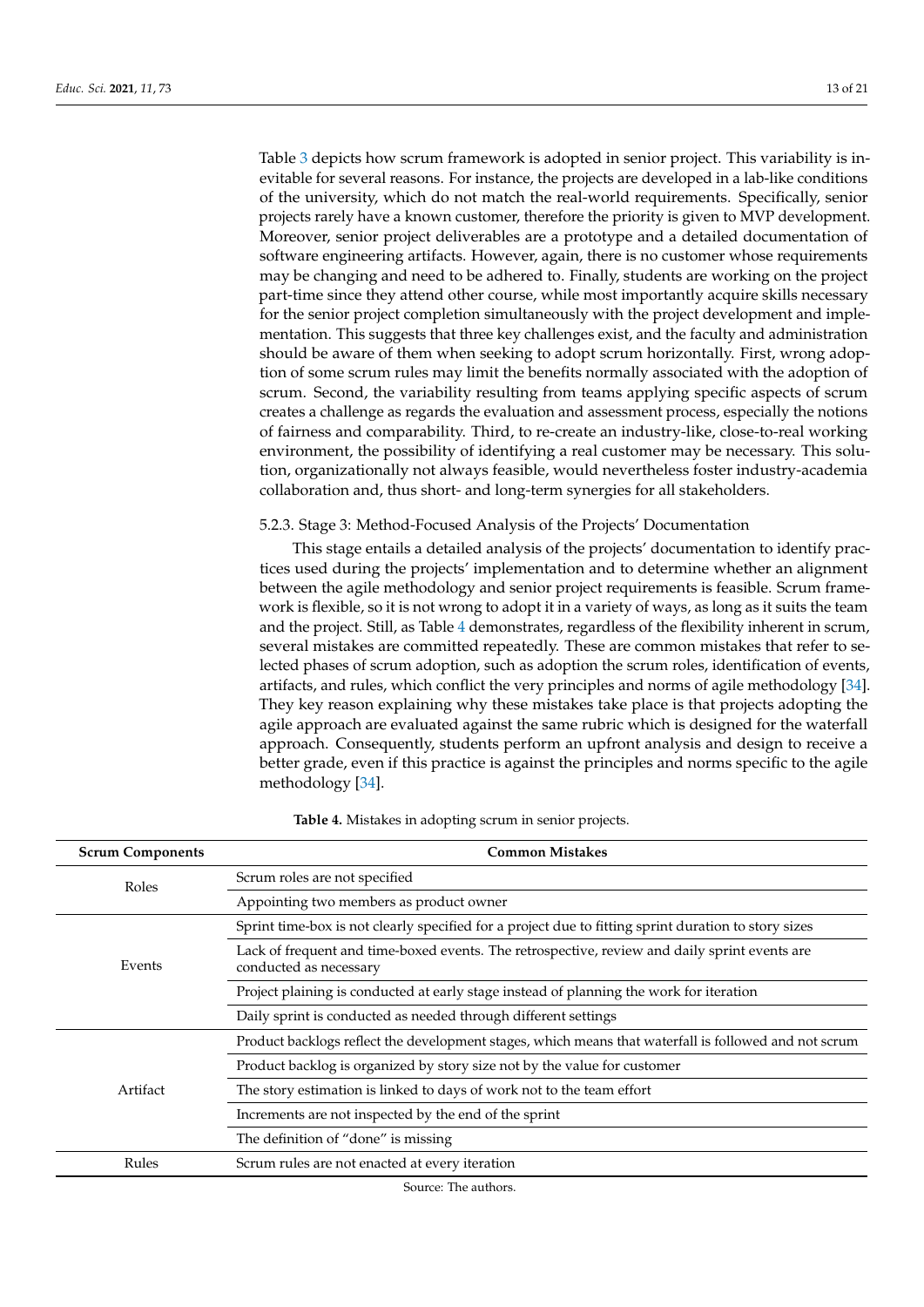5.2.4. Stage 4: Development of a Four-Pronged Blueprint for Moving away from Waterfall to Agile Methodology

Based on observations drawn from the process- and method-driven examination of senior projects' documentation (Stages 2 and 3) this section sets on to suggest a roadmap, a blueprint of the process of moving toward the adoption of scrum in senior projects. To this end the general guidelines that students should adhere to presented. Particular attention is paid to the notion of the logic underpinning scrum adoption and implementation. Equally important is to adapt the structure of the senior project documentation to the scrum specificity. Finally, the methods of senior project assessment and evaluation, including a generic rubric, are presented. It is argued that while the general scrum implementation guidelines are an important feature of a successful project implementation and delivery, it is the students' thorough understanding of the—derived from the agile manifesto [\[34\]](#page-19-6)—logic underpinning scrum that determines the success. In terms of the project's timely and successful delivery, a careful alignment of the nonlinear scrum phases with the confines of the academic year and successive assessment and evaluation exercises is necessary. Above all, however, to ensure that the blueprint thus proposed is feasible, acceptable, accepted by the faculty and administration, and therefore also sustainable, feedback received from the faculty need to be taken into consideration. In this sense, while the specific items of the blueprint proposed beneath already mirror selected faculty's insights, the actual application of the blueprint requires discussion and moderation among the faculty members and the administration. Only in this way, their support and involvement in the process of switching to agile software development methodologies, and thereby responding to the multi-scalar challenge of the digital economy, can be ensured.

### The General Guidelines that Students Should Adhere to Presented

The key assumption that educators need to embark on is that students may have several misconceptions regarding the specificity of scrum in general. Provided that waterfall may have been already in place, it is vital that students are familiarized with the scrum process. To this end, clear guidelines need to be developed on how to form the team and assign the team roles, what are the project artifacts and what are the events. Table [5](#page-14-0) suggests how the generic guidelines could look like.

| <b>Scrum Framework</b> | <b>Senior Project</b> | <b>Guidelines</b>                                                                                                                                         |
|------------------------|-----------------------|-----------------------------------------------------------------------------------------------------------------------------------------------------------|
| Team                   |                       |                                                                                                                                                           |
| Scrum master           | Student               | A member of the student team acts as the servant leader of the<br>project in addition to the team member role.                                            |
| Product owner          | Customer              | If available:<br>Provide requirements, and<br><b>Review Epics</b>                                                                                         |
|                        | Supervisor            | Ensures that students develop main functionality and the<br>required documentation.<br>Ensures that scrum is properly enacted<br>$\overline{\phantom{a}}$ |
| Development team       | Students              | Group of 2 to 4 student working in different locations                                                                                                    |

**Table 5.** Guidelines to adopt scrum framework in senior project.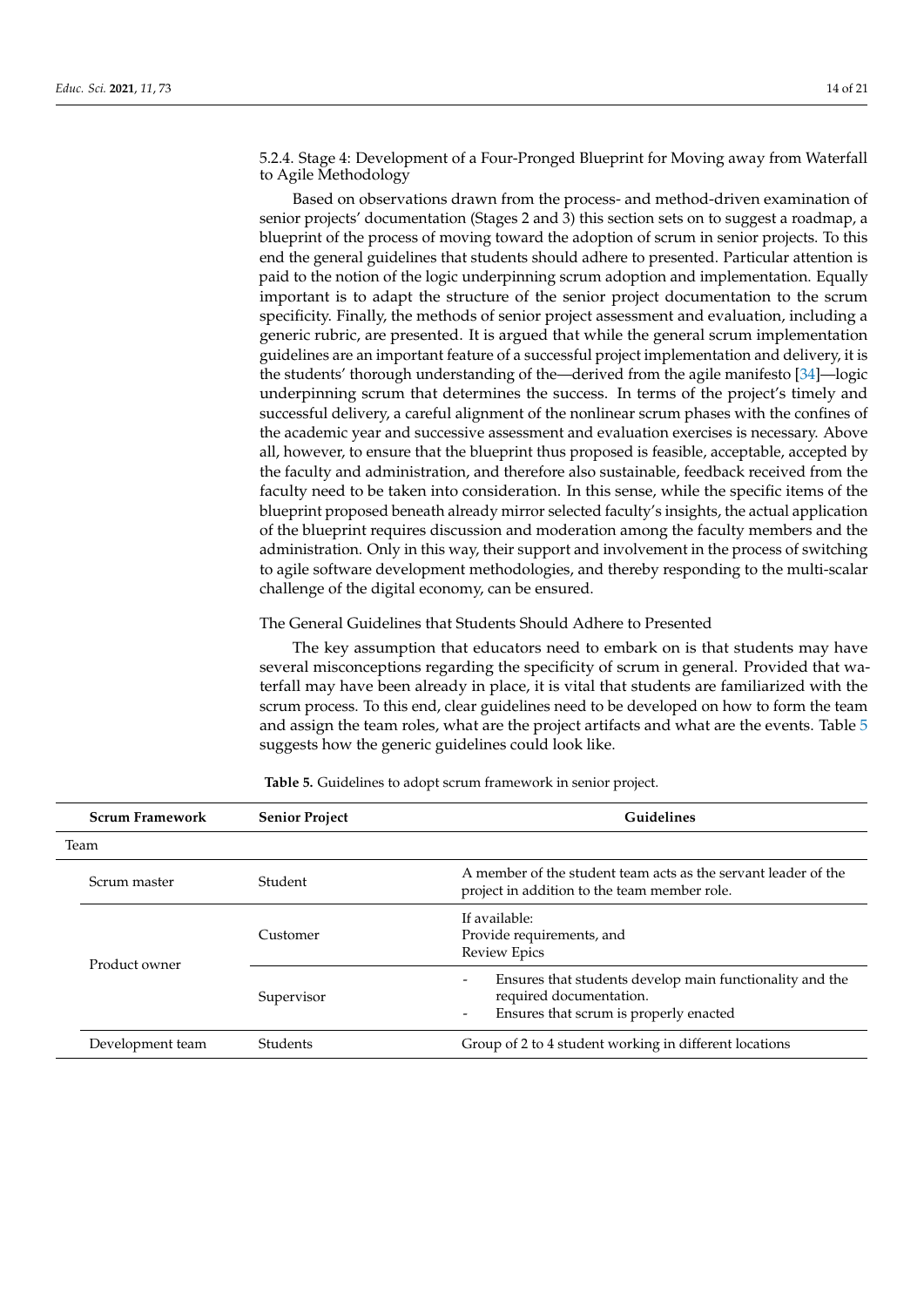| Table 5. Cont. |  |  |
|----------------|--|--|
|----------------|--|--|

<span id="page-14-0"></span>

| <b>Scrum Framework</b><br><b>Senior Project</b> |                                                              | Guidelines                                                                                                                                                                                                                                                                                    |  |  |  |  |  |  |
|-------------------------------------------------|--------------------------------------------------------------|-----------------------------------------------------------------------------------------------------------------------------------------------------------------------------------------------------------------------------------------------------------------------------------------------|--|--|--|--|--|--|
| Artifact                                        |                                                              |                                                                                                                                                                                                                                                                                               |  |  |  |  |  |  |
| Product backlog                                 | Requirement list                                             | List of project requirements grouped into Epics of core functions<br>and prioritized by important.<br>Backlog evolves gradually as the project progresses.<br>Each Epic is divided into stories and epic sub-functions can be<br>developed and tested at every sprint by individual students. |  |  |  |  |  |  |
| Sprint backlog                                  | Weekly work                                                  | It is a list of stories (the work to be conducted in throughout the<br>week).<br>Students should agree with their supervisor on the task that<br>needs to be conducted.                                                                                                                       |  |  |  |  |  |  |
| Increment                                       | Tested function<br>Documentation chapters                    | The work developed during each sprint                                                                                                                                                                                                                                                         |  |  |  |  |  |  |
| Definition of "Done"                            | Working free from bugs and<br>meeting the requirements       | Students should unit test their work individuality then review<br>each other work then perform integration testing                                                                                                                                                                            |  |  |  |  |  |  |
| Event                                           |                                                              |                                                                                                                                                                                                                                                                                               |  |  |  |  |  |  |
| Sprint                                          | One week                                                     | Students meet the supervisor on a weekly basis. Therefore,<br>sprints should be weeklong throughout the semester.                                                                                                                                                                             |  |  |  |  |  |  |
| Sprint review                                   |                                                              | Review the work conducted during the sprint                                                                                                                                                                                                                                                   |  |  |  |  |  |  |
| sprint retrospective                            | Weekly meeting with                                          | Feedback given to the group                                                                                                                                                                                                                                                                   |  |  |  |  |  |  |
| <b>Sprint Planning</b>                          | supervisor 1-h time-box<br>Weekly plaining among<br>students | Plan the work for next sprint with supervisor.<br>After the weekly meeting, students should immediately meet<br>continue the planning meeting to decide on how the work going<br>to be done and distribute duties                                                                             |  |  |  |  |  |  |
| Daily scrum                                     | Daily online meeting among<br>students at fixed time         | A daily status update on work progress agent the plan.                                                                                                                                                                                                                                        |  |  |  |  |  |  |

Source: The Authors.

In-Depth Understanding of the Scrum Logic

Apart from a clear delineation of the basic features of scrum, the students must be familiarized with the logic underpinning the process and the workflow specific to scrum. Figure [4](#page-15-0) offers a useful visualization of the process. In this context, the challenge for the faculty is to make students understand the key logic behind scrum. To this end, students must be introduced to the basic norms and principles of the agile manifesto [\[34\]](#page-19-6). It is vital that these norms and principles are discussed with students at length and in-depth because the students' prospective projects' success will depend on the students' ability to implement and follow these norms and principles throughout the process. The process starts with two sequential activities, i.e., project initiation and pre-project phase, which set the foundation needed to build the rest of the project in an iterative fashion. The rest of the activities are conducted in each sprint in a sequence, and as the proposed guidelines suggested. The process can be adopted in different settings of senior project as it does not pre-define the project duration, number of semesters, project type or any other functionalities.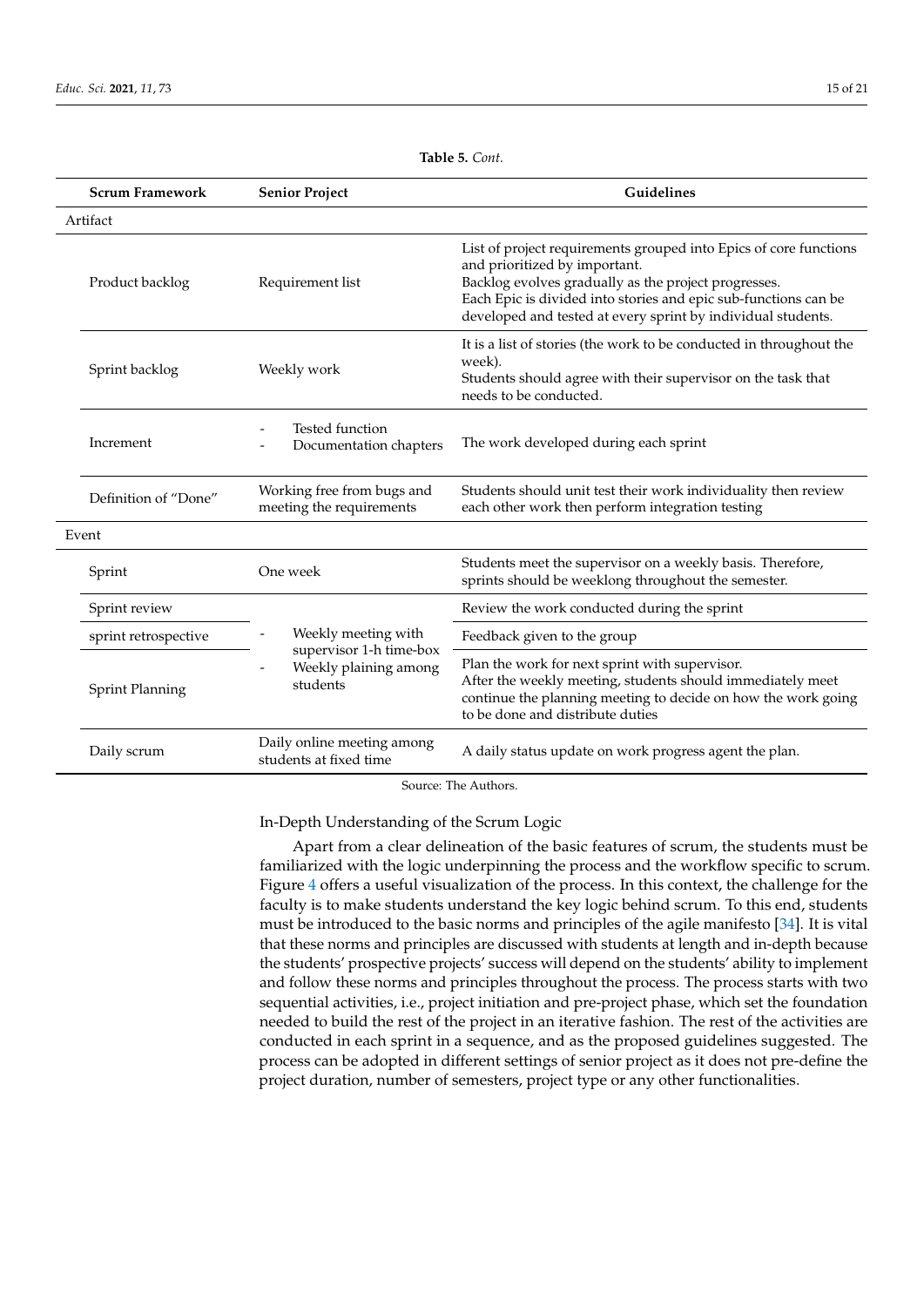<span id="page-15-0"></span>

**Figure 4.** Visualization of the scrum process. Source: The Authors. **Figure 4.** Visualization of the scrum process. Source: The Authors.

## Methods of Evaluation and Assessment

As discussed earlier, there has been a tendency in the senior software development project implementation to rely on the waterfall method. To this end a standard linear 5-pronged modes of assessment and evaluation were adopted. Clearly, the incremental and instantaneous nature of scrum requires a more flexible way of assessment and evaluation to grant the students, i.e., the teams, the opportunity to go back and forth and to reflect on both the evolving context and the customer's specifications/requirements at each iteration/sprint. Table [6](#page-16-0) offers a possible way of navigating the challenge of evaluating senior projects based on scrum. The rubric thus presented is very generic and, at this stage, highlights only items relevant to software development. Other items, such as students' learning outcomes and evaluation marks can be customized according to program requirements. Furthermore, the evaluation rubric does not impose either a specific number of evaluators, marks distribution or semester periods. Therefore, academic institutions wishing to use this rubric as a template have the flexibility to adjust it according to their academic requirements.

#### Structure of the Senior Project Documentation

One of the important requirements of HEI is documenting the project in an scientific fashion. Although documentation is not given the same important in agile manifesto, it is important to consider in academic setting as majority of the evaluation marks are based on the documentation. Therefore, this paper recommends a documentation structure in alignment with agile principles and scrum framework. Table [7](#page-16-1) illiterate current documentation structure verses the recommended one. The current one reflect the leaner approach of software development i.e. waterfall. Whereas the recommended one reflect the iterative nature of agile manifesto. The rounded arrow implies repeating the chapter for each functional iteration such as Epic or story in scrum.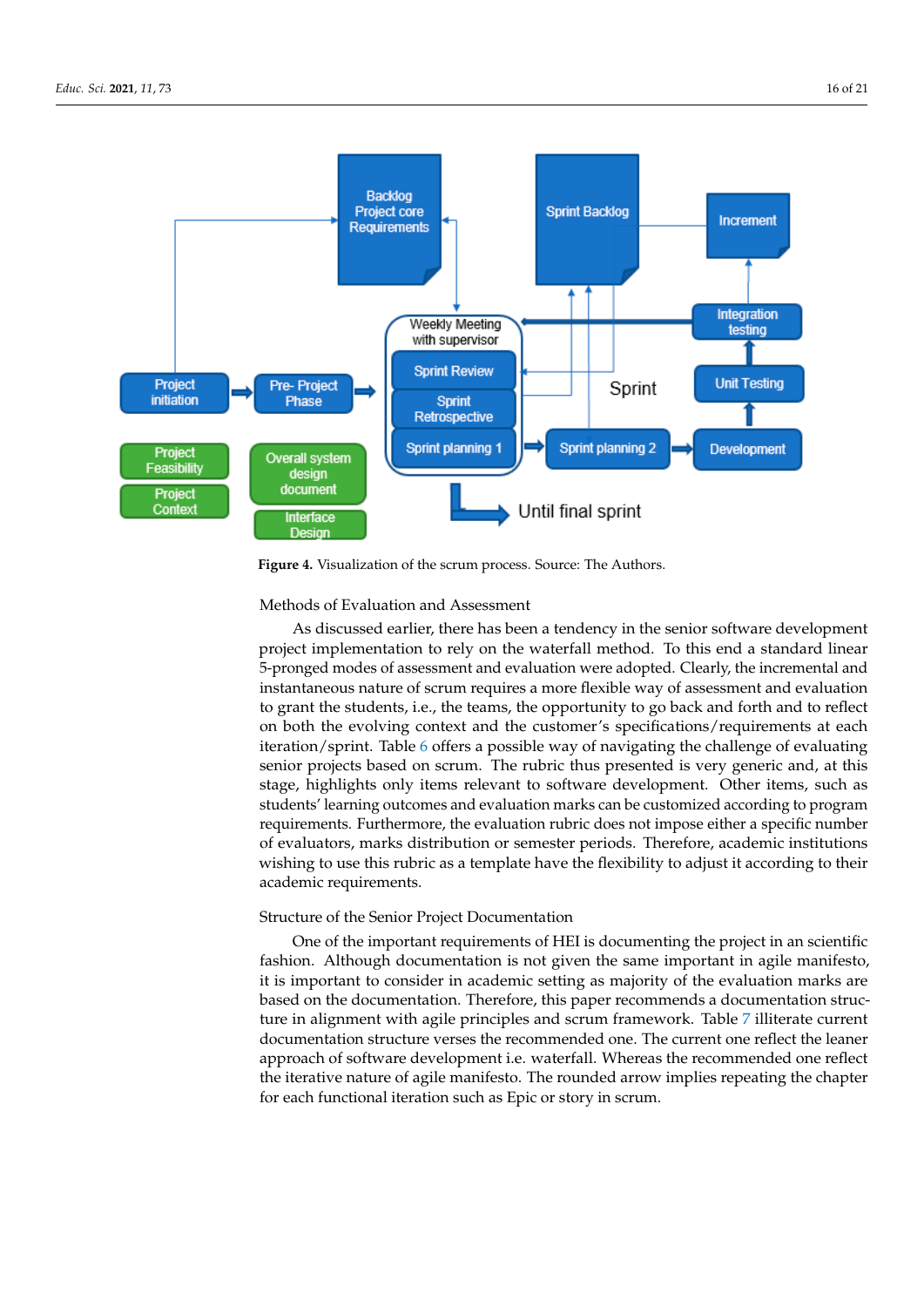<span id="page-16-0"></span>

|   | <b>Evaluation Criteria</b>                                                                                 |              | Unsatisfactory      |                  |              | Poor     |   |              | Acceptable     |   |                | Good         |   |   | Excellent                  |   |
|---|------------------------------------------------------------------------------------------------------------|--------------|---------------------|------------------|--------------|----------|---|--------------|----------------|---|----------------|--------------|---|---|----------------------------|---|
|   | Project Domain and Context                                                                                 |              |                     |                  |              |          |   |              |                |   |                |              |   |   |                            |   |
| 2 | Backlog of core functions ordered by priority                                                              |              |                     |                  |              |          |   |              |                |   |                |              |   |   |                            |   |
| 3 | Illustration of overall system models e.g.,<br>system architecture<br>Context diagram and use case diagram |              |                     |                  |              |          |   |              |                |   |                |              |   |   |                            |   |
| 4 | Pre-project phase<br>Tools and environment<br>High-fidelity prototype<br>Database design                   |              |                     |                  |              |          |   |              |                |   |                |              |   |   |                            |   |
|   |                                                                                                            |              |                     | Epic development |              |          |   |              |                |   |                |              |   |   |                            |   |
| 3 | Epic Name                                                                                                  |              | Epic identification |                  |              | Planning |   |              | Development    |   |                | Unit Testing |   |   | <b>Integration Testing</b> |   |
|   |                                                                                                            | $\mathbf{1}$ | 2                   | 3                | $\mathbf{1}$ | 2        | 3 | $\mathbf{1}$ | $\overline{2}$ | 3 | $\overline{1}$ | 2            | 3 | 1 | $\overline{2}$             | 3 |
| a | Epic One:                                                                                                  |              |                     |                  |              |          |   |              |                |   |                |              |   |   |                            |   |
| b | Epic Two:                                                                                                  |              |                     |                  |              |          |   |              |                |   |                |              |   |   |                            |   |
| C | Epic#:                                                                                                     |              |                     |                  |              |          |   |              |                |   |                |              |   |   |                            |   |
|   | Average                                                                                                    |              |                     |                  |              |          |   |              |                |   |                |              |   |   |                            |   |

**Table 6.** Generic Evaluation Rubric for scrum.

1: Acceptable, 2: Good, 3: Excellent. Table 7. Recommended documentation structure.

<span id="page-16-1"></span>

| <b>Current Documentation Structure</b>                                                                                                                                                                                                  | <b>Recommended Documentation Structure</b>                                                                                                                                                                                                                                          |
|-----------------------------------------------------------------------------------------------------------------------------------------------------------------------------------------------------------------------------------------|-------------------------------------------------------------------------------------------------------------------------------------------------------------------------------------------------------------------------------------------------------------------------------------|
| Chapter 1: Introduction chapter<br>Chapter 2: Domain context and related work                                                                                                                                                           | Chapter 1: Introduction Chapter<br>Chapter 2: Domain context and requirements                                                                                                                                                                                                       |
| Understanding of context<br>Study of similar projects, solutions<br>Project feasibility<br>Chapter 2: Analysis and specification<br>Chapter 3: Design<br>Chapter 4: Implementation and Testing<br>Chapter 7: conclusion and future work | Understanding of context<br>Study of similar projects and/or solutions<br>Project feasibility<br>Backlog of key functional requirements<br>Context diagram<br>A use case diagram<br>System architecture                                                                             |
|                                                                                                                                                                                                                                         | Chapter 3: Project Initiation<br>High fidelity prototype<br>User interface design<br>ER diagram or class diagram<br>Chapter 4, 5, 6 etc. The development of Epics<br>Design<br>Implementation<br>Unit Testing<br>Integration testing (if needed)<br>Final Chapter<br>System testing |
|                                                                                                                                                                                                                                         | Usability testing<br>Result and discussion<br>Challenges<br>Future work                                                                                                                                                                                                             |

## **6. Discussion and Concluding Remarks**

The scrum software development methodology is the most popular agile software development framework widely adopted across the industry. However, the successful adoption of scrum for the purpose of senior software development project delivery frequently is not free from challenges, and thus requires, on the one hand, a substantial investment in institutional consensus building, and on the other hand, the development vestment in institutional consensus building, and on the other hand, the other hand, the development of  $\alpha$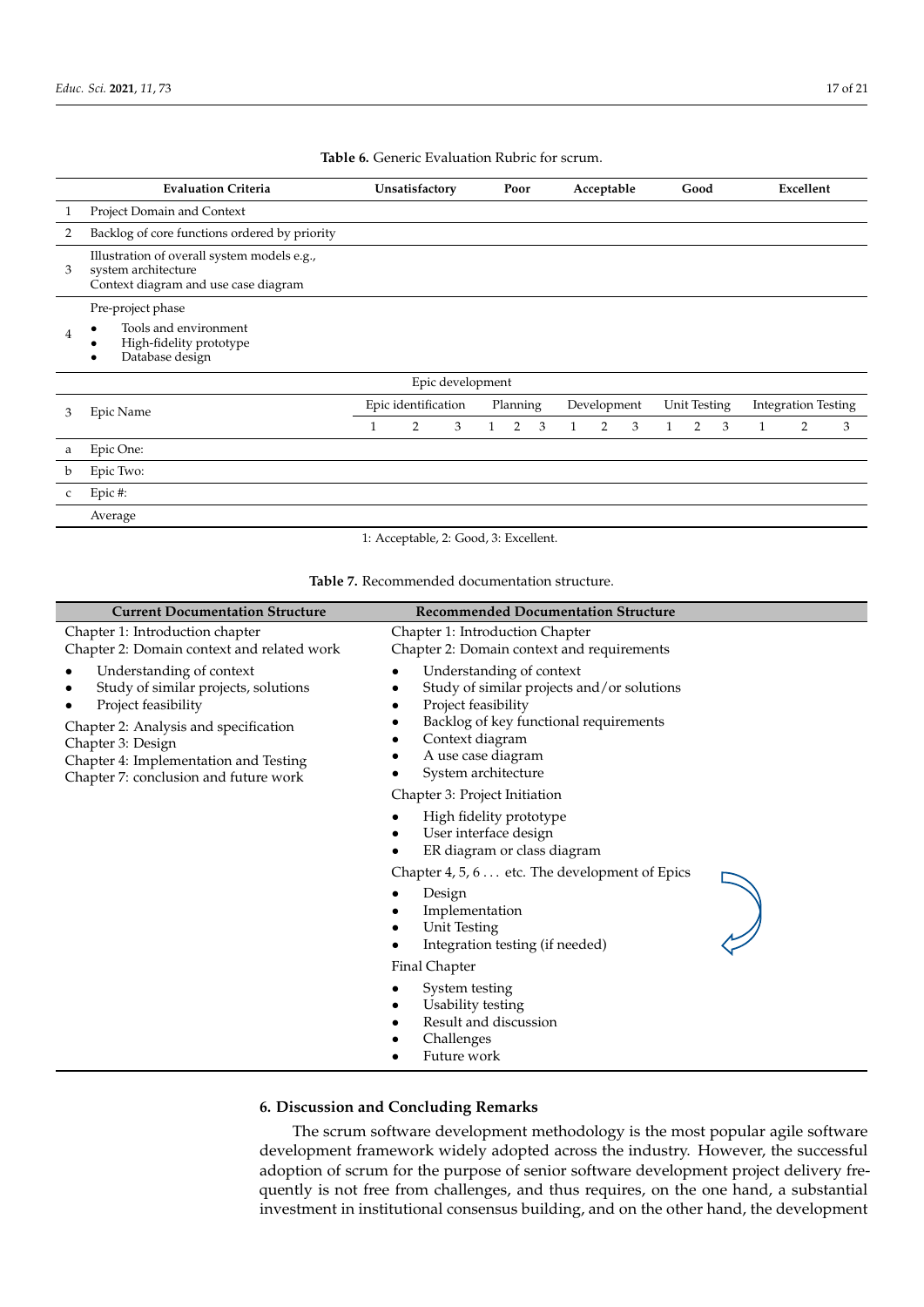of a blueprint facilitating the switch to scrum and its correct implementation across the board. This paper proposes a method of adopting the scrum framework in the academic context. It is important to have a method and a methodology tailor-cut for an academic context to align them with academic requirements such as evaluation, supervision engagement, working hours of students, documentation, and learning outcomes. To develop this novel methodology, senior project implementation documentation was queried. The methodology consists of four generic components, including the guidelines, the process, the evaluation rubric, and the documentation structure. The novelty of this approach proposed in this paper derives from the fact that the needs of the academic setting and the expectations of the market/industry were brought together. As mentioned earlier in this paper, even if over the years several universities switched to scrum, the relating academic debate addresses mostly such questions as team collaboration [\[53](#page-19-22)[,54\]](#page-19-23), illustration of scrum components in group project [\[55–](#page-19-24)[58\]](#page-19-25), measuring the attainment of learning outcomes [\[56\]](#page-19-26), scrum process for specific game development [\[57\]](#page-19-27) and scrum as a form of intervention [\[58\]](#page-19-25). The existing literature could be more explicit as regards the question of how scrum-based projects are evaluated, what is the appropriate documentation structure or how to make scrum, chiefly, applicable in the context of the university. This paper, by bringing together i.e., the guidelines, the process, the documentation structure and the evaluation rubric, suggested how to make scrum usable in the context of a HEI.

By means of conclusion, software development is the backbone of today's digital economy. Therefore, the way and efficiency in which students will be taught software development at HEIs will have a direct bearing on (i) the graduating students' ability to find employment [\[10\]](#page-18-8); (ii) on the industry, employing these graduates, capacity to retain and possibly enhance its competitive advantage; and (iii) on perceived attractiveness and competitiveness of a given HEI, the alma mater of these graduates. The prospect of adopting agile software development methodologies in senior projects is a multi-stakeholder challenge. However, as it was also argued in this paper, there is more to that. Students working on the premise of agile methodologies, especially scrum, acquire not only skills pertinent to software development, but also soft skills necessary to work in today's increasingly virtual, distributed, culturally diverse, and frequently global, teams [\[5\]](#page-18-4). Indeed, research suggests that students that were exposed to scrum become familiar with team dynamics, communicate effectively with IT professionals, and gain a better appreciation of the challenges involved in crafting larger and realistic software applications [\[59–](#page-19-28)[62\]](#page-20-0). The process of applying scrum as the key methodology for senior project development at KAU suggests that students acquired and/or expanded their skills in areas such as the ability to work in a dynamic team, delivering on time and in line with requirements, collaboration with the customer. The points and observations thus outlined derive directly from the examination of the projects' documentation, from the observations of the supervisors, and the evaluators, acquired throughout the project implementation and presentation of the project results. More research is needed to offer quantitative evidence to support these points. This shall be done in our future research.

**Author Contributions:** Conceptualization, K.S. and A.V.; Investigation, K.S. and A.V.; Methodology, K.S. and A.V.; Writing—original draft, K.S. and A.V.; Writing—review & editing, K.S. and A.V. All authors have read and agreed to the published version of the manuscript.

**Funding:** This research received no external funding.

**Institutional Review Board Statement:** Not applicable.

**Informed Consent Statement:** Not applicable.

**Data Availability Statement:** Not applicable.

**Conflicts of Interest:** The authors declare no conflict of interest.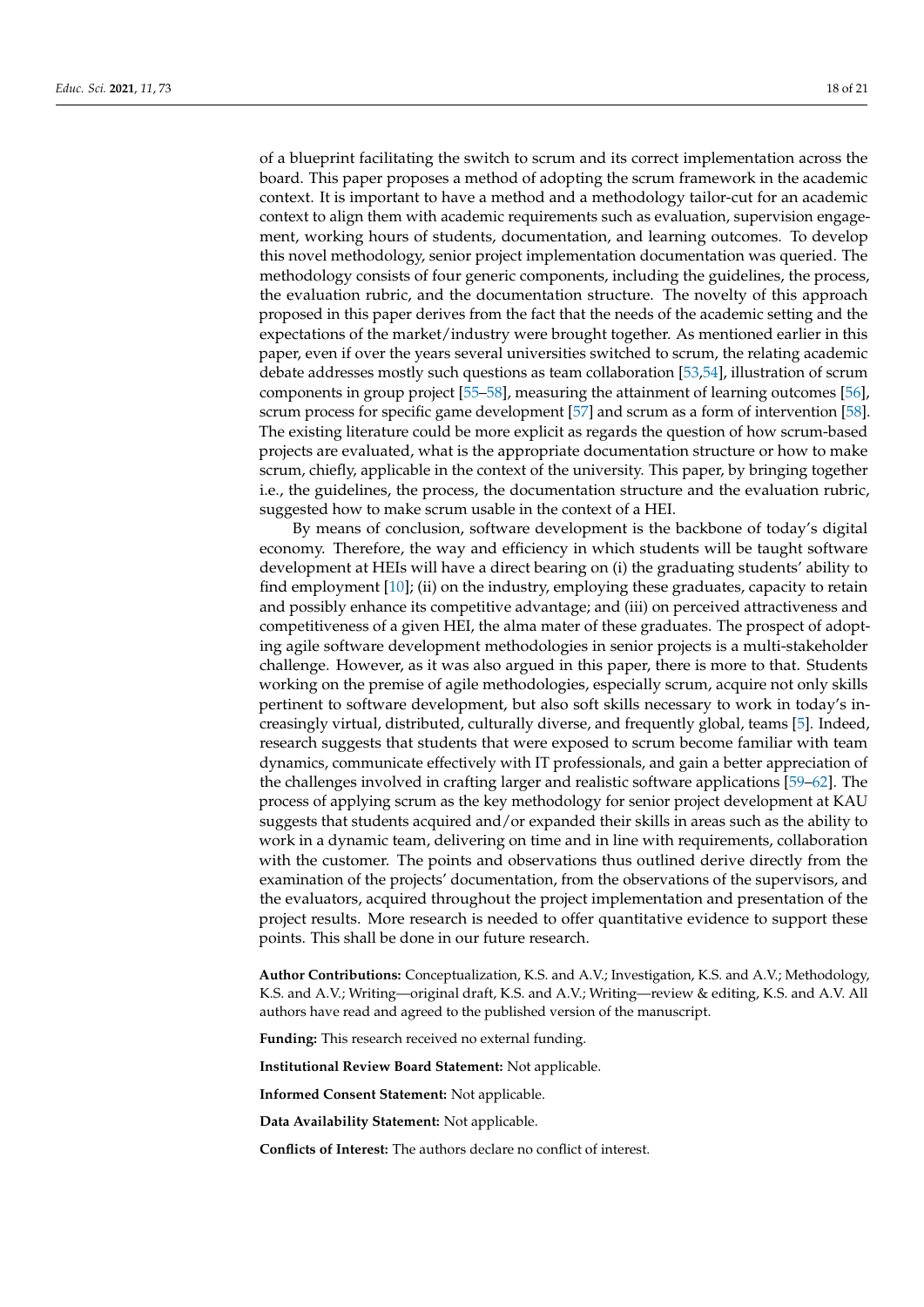## **References**

- <span id="page-18-0"></span>1. Visvizi, A.; Lytras, M.D.; Sarirete, A. *Management and Administration of Higher Education Institutions in Times of Change*; Visvizi, A., Lytras, M.D., Sarirete, A., Eds.; Emerald Publishing: Bingley, UK, 2019; ISBN 9781789736281.
- <span id="page-18-1"></span>2. Visvizi, A.; Daniela, L.; Chen, C.h.W. Beyond the ICT- and sustainability hypes: A case for quality education. *Comput. Hum. Behav.* **2020**, *107*. [\[CrossRef\]](http://doi.org/10.1016/j.chb.2020.106304)
- <span id="page-18-2"></span>3. Visvizi, A.; Lytras, M. Editorial. *Transform. Gov. People Process Policy* **2020**, *14*, 125–131. [\[CrossRef\]](http://doi.org/10.1108/TG-05-2020-128)
- <span id="page-18-3"></span>4. Sokołowski, M.M. Regulation in the COVID-19 pandemic and post-pandemic times: Day-watchman tackling the novel coronavirus. *Transform. Gov. People Process Policy* **2020**. [\[CrossRef\]](http://doi.org/10.1108/TG-07-2020-0142)
- <span id="page-18-4"></span>5. Daniela, L.; Visvizi, A.; Lytras, M.D. How to Predict the Unpredictable: Technology-Enhanced Learning and Learning Innovations in Higher Education. In *The Future of Innovation and Technology in Education: Policies and Practices for Teaching and Learning Excellence*; Visvizi, A., Lytras, M.D., Daniela, L., Eds.; Emerald Publishing: Bingley, UK, 2018; pp. 11–26. ISBN 9781787565562. [\[CrossRef\]](http://doi.org/10.1108/978-1-78756-555-520181015)
- <span id="page-18-5"></span>6. Carlsson, B. The Digital Economy: What is new and what is not? *Struct. Chang. Econ. Dyn.* **2004**, *15*, 245–264. [\[CrossRef\]](http://doi.org/10.1016/j.strueco.2004.02.001)
- <span id="page-18-6"></span>7. Athique, A. Integrated commodities in the digital economy. *Media Cult. Soc.* **2020**, *42*, 554–570. [\[CrossRef\]](http://doi.org/10.1177/0163443719861815)
- <span id="page-18-7"></span>8. Campbell, J.; Kurkovsky, S.; Liew, C.h.W.; Tafliovich, A. Scrum and Agile Methods in Software Engineering Courses. In Proceedings of the 47th ACM Technical Symposium on Computing Science Education (SIGCSE '16), Memphis, TN, USA, 15 March 2016; Association for Computing Machinery: New York, NY, USA, 2016; pp. 319–320. [\[CrossRef\]](http://doi.org/10.1145/2839509.2844664)
- 9. Safder, I.; Ul Hassan, S.; Visvizi, A.; Noraset, T.; Nawaz, R.; Tuarob, S. Deep Learning-based Extraction of Algorithmic Metadata in Full-Text Scholarly Documents. *Inf. Process. Manag.* **2020**, *57*, 102269. [\[CrossRef\]](http://doi.org/10.1016/j.ipm.2020.102269)
- <span id="page-18-8"></span>10. Kellog Murray, J. The 20 Most-Requested Certifications by Employers in 2020, Indeed Career Guide, 20 November 2020. Available online: <https://www.indeed.com/career-advice/career-development/most-popular-certifications-2020> (accessed on 5 February 2021).
- <span id="page-18-9"></span>11. Chen, C.; Hong, Y.; Chen, P. Effects of the Meetings-Flow Approach on Quality Teamwork in the Training of Software Capstone Projects. *IEEE Trans. Educ.* **2014**, *57*, 201–208. [\[CrossRef\]](http://doi.org/10.1109/TE.2014.2305918)
- 12. Baird, A.; Riggins, F.J. Planning and Sprinting: Use of a Hybrid Project Management Methodology within a CIS Capstone Course. *J. Inf. Syst. Educ.* **2012**, *23*, 243–258.
- <span id="page-18-11"></span>13. Rusu, A.; Swenson, M. An industry-academia team-teaching case study for software engineering capstone courses. In Proceedings of the 2008 38th Annual Frontiers in Education Conference, Saratoga Springs, NY, USA, 22–25 October 2008; pp. 4–23. [\[CrossRef\]](http://doi.org/10.1109/FIE.2008.4720543)
- <span id="page-18-10"></span>14. Kisling, E. Transitioning from Waterfall to Agile: Shifting Student Thinking and Doing from Milestones to Sprints (2019). *SAIS 2019 Proc.* **2019**, *14*. Available online: <https://aisel.aisnet.org/sais2019/14> (accessed on 5 January 2021).
- 15. Alshayeb, M.; Mahmood, S.; Aljasser, K. *Moving from Waterfall to Agile Process in Software Engineering Capstone Projects*; Nagamalai, D., et al., Eds.; ACSIT, ICITE, SIPM–2018; American Research Institute: Washington, DC, USA, 2018; pp. 107–114. [\[CrossRef\]](http://doi.org/10.5121/csit.2018.80808)
- 16. Rover, D.; Ullerich, C.; Scheel, R.; Wegter, J.; Whipple, C. Advantages of agile methodologies for software and product development in a capstone design project. In Proceedings of the 2014 IEEE Frontiers in Education Conference (FIE) Proceedings, Madrid, Spain, 22–25 October 2014; pp. 1–9. [\[CrossRef\]](http://doi.org/10.1109/FIE.2014.7044380)
- <span id="page-18-12"></span>17. Bastarrica, M.C.; Perovich, D.; Samary, M.M. What Can Students Get from a Software Engineering Capstone Course? In Proceedings of the 2017 IEEE/ACM 39th International Conference on Software Engineering: Software Engineering Education and Training Track (ICSE-SEET), Buenos Aires, Argentina, 20–28 May 2017; pp. 137–145. [\[CrossRef\]](http://doi.org/10.1109/ICSE-SEET.2017.15)
- <span id="page-18-13"></span>18. Visvizi, A. Social Innovation in the EU and the Black Sea Region: Trends, Challenges and Opportunities. In *Empowering Civil Society in the Black Sea Region: A Tool for Innovative Social Change*; Korovesi, A., Ed.; International Centre for Black Sea Studies (ICBSS): Athens, Greece, 2013; pp. 77–87. Available online: [http://icbss.org/media/1115\\_original.pdf](http://icbss.org/media/1115_original.pdf) (accessed on 5 January 2021).
- 19. Pel, B.; Haxeltine, A.; Avelino, F.; Dumitru, A.; Kemp, R.; Bauler, T.; Kunze, I.; Dorland, J.; Wittmayer, J.; Søgaard Jørgens, M. Towards a theory of transformative social innovation: A relational framework and 12 propositions. *Res. Policy* **2020**, *49*, 104080. [\[CrossRef\]](http://doi.org/10.1016/j.respol.2020.104080)
- <span id="page-18-14"></span>20. Gasparin, M.; Green, W.; Lilley, S.; Quinn, M.; Saren, M.; Schinckus, C. Business as unusual: A business model for social innovation. *J. Bus. Res.* **2020**, *125*, 698–709. [\[CrossRef\]](http://doi.org/10.1016/j.jbusres.2020.01.034)
- <span id="page-18-15"></span>21. Makkah Award. Available online: <https://makkahaward.com> (accessed on 5 January 2021).
- <span id="page-18-16"></span>22. Dell Technologies Graduation Project Competition for Middle East, Russia, Africa and Turkey: Envision the Future Contest. Available online: <https://emcenvisionthefuture.com> (accessed on 5 January 2021).
- <span id="page-18-17"></span>23. Faudot, A. Saudi Arabia and the rentier regime trap: A critical assessment of the plan Vision 2030. *Resour. Policy* **2019**, *62*, 94–101. [\[CrossRef\]](http://doi.org/10.1016/j.resourpol.2019.03.009)
- <span id="page-18-18"></span>24. Ahssein Amran, Y.H.; Mugahed Amran, Y.H.; Alyousef, R.; Alabduljabbar, H. Renewable and sustainable energy production in Saudi Arabia according to Saudi Vision 2030; Current status and future prospects. *J. Clean. Prod.* **2020**, *247*, 119602. [\[CrossRef\]](http://doi.org/10.1016/j.jclepro.2019.119602)
- <span id="page-18-19"></span>25. de Souza, R.T.; Zorzo, S.D.; da Silva, D.A. Evaluating capstone project through flexible and collaborative use of Scrum framework. In Proceedings of the 2015 IEEE Frontiers in Education Conference (FIE), El Paso, TX, USA, 21–24 October 2015; pp. 1–7. [\[CrossRef\]](http://doi.org/10.1109/FIE.2015.7344249)
- <span id="page-18-21"></span>26. Lárusdóttir, M.; Cajander, A.; Gulliksen, J. Informal feedback rather than performance measurements–user-centred evaluation in Scrum projects. *Behav. Inf. Technol.* **2014**, *33*, 1118–1135. [\[CrossRef\]](http://doi.org/10.1080/0144929X.2013.857430)
- <span id="page-18-20"></span>27. Rodriguez, G.; Soria, Á.; Campo, M. Virtual Scrum: A teaching aid to introduce undergraduate software engineering students to scrum. *Comput. Appl. Eng. Educ.* **2015**, *23*, 147–156. [\[CrossRef\]](http://doi.org/10.1002/cae.21588)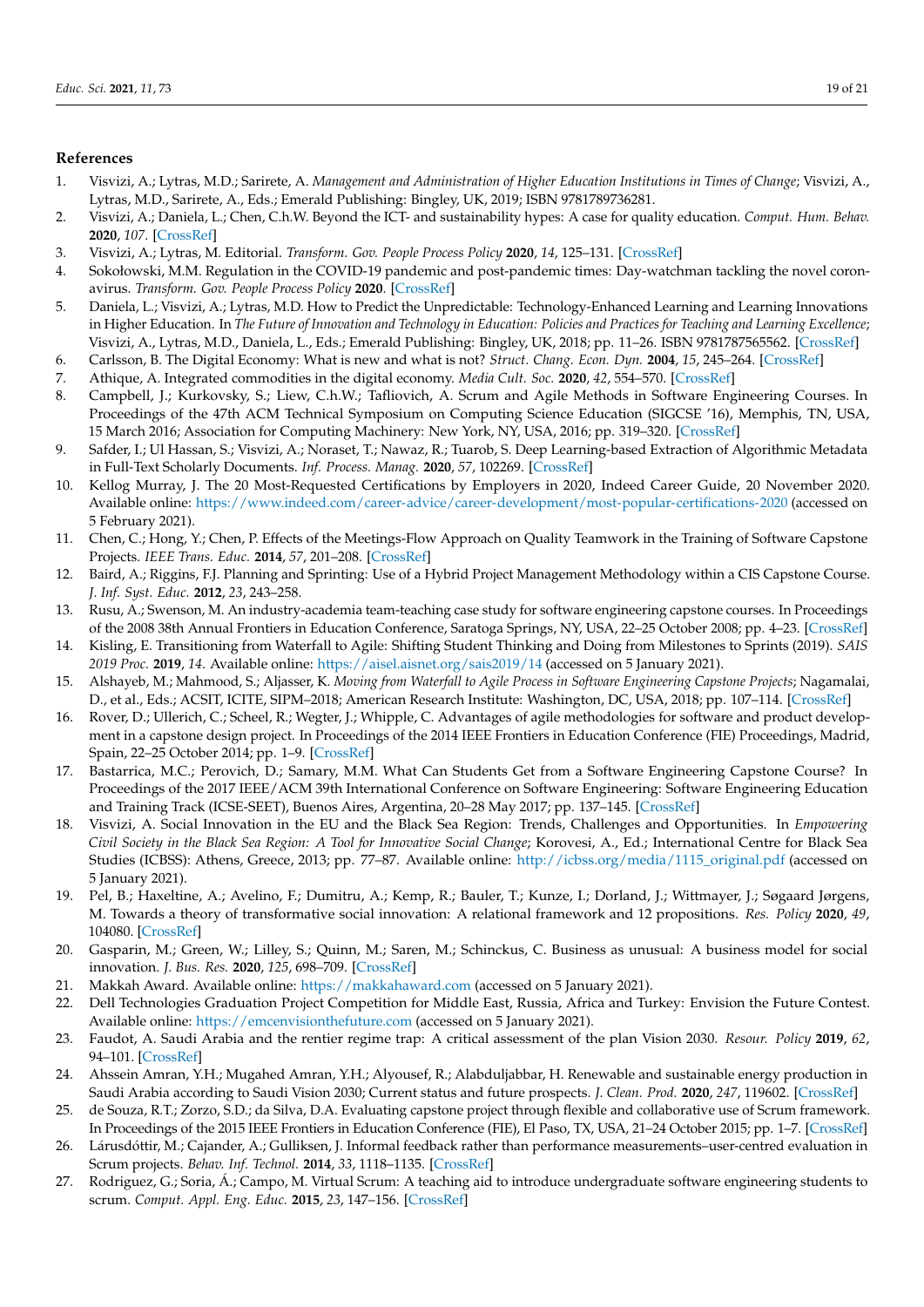- <span id="page-19-0"></span>28. Sommerville, I. *Software Engineering*; Pearson: Boston, MA, USA, 2016.
- <span id="page-19-1"></span>29. Kneuper, R. Sixty Years of Software Development Life Cycle Models. *IEEE Ann. Hist. Comput.* **2017**, *39*, 41–54.
- <span id="page-19-2"></span>30. Queralt, A.; Teniente, E. Verification and validation of UML conceptual schemas with OCL constraints. *ACM Trans. Softw. Eng. Methodol.* **2012**, *21*, 1–41. [\[CrossRef\]](http://doi.org/10.1145/2089116.2089123)
- <span id="page-19-3"></span>31. Fernandes, J.M.; Duarte, F.J. A reference framework for process-oriented software development organizations. *Softw. Syst. Modeling* **2005**, *4*, 94–105. [\[CrossRef\]](http://doi.org/10.1007/s10270-004-0063-0)
- <span id="page-19-4"></span>32. PMI. Project Management Institute Global. In *9th Global Project Management Survey, Success Rates Rise Transforming the High Cost of Low Performance*; PMI's Pulse of the Profession: Newtown Square, PA, USA, 2017. Available online: [https://www.pmi.org/-/media/pmi/documents/public/pdf/learning/thought-leadership/pulse/pulse-of-the-profession-](https://www.pmi.org/-/media/pmi/documents/public/pdf/learning/thought-leadership/pulse/pulse-of-the-profession-2017.pdf?sc_lang_temp=en))[2017.pdf?sc\\_lang\\_temp=en\)](https://www.pmi.org/-/media/pmi/documents/public/pdf/learning/thought-leadership/pulse/pulse-of-the-profession-2017.pdf?sc_lang_temp=en)) (accessed on 5 January 2021).
- <span id="page-19-5"></span>33. Sutherland, J. *Scrum: The Art of Doing Twice the Work in Half the Time*, 1st ed.; Crown Business: New York, NY, USA, 2014.
- <span id="page-19-6"></span>34. Fowler, M.; Highsmith, J. *The Agile Manifesto*; Project Management Initiation (PMI): Newtown Square, PA, USA, 2001. Available online: <http://agilemanifesto.org/> (accessed on 5 January 2021).
- <span id="page-19-7"></span>35. Aziz Butt, S. Study of agile methodology with the cloud. *Pac. Sci. Rev. B Humanit. Soc. Sci.* **2016**, *2*, 22–28. [\[CrossRef\]](http://doi.org/10.1016/j.psrb.2016.09.007)
- <span id="page-19-8"></span>36. Babb, J.; Hoda, R.; Nørbjerg, J. Embedding Reflection and Learning into Agile Software Development. *IEEE Softw.* **2014**, *31*, 51–57. [\[CrossRef\]](http://doi.org/10.1109/MS.2014.54)
- <span id="page-19-9"></span>37. Conboy, K.; Fitzgerald, B. Method and developer characteristics for effective agile method tailoring: A study of xp expert opinion. *ACM Trans. Softw. Eng. Methodol.* **2010**, *20*. [\[CrossRef\]](http://doi.org/10.1145/1767751.1767753)
- <span id="page-19-10"></span>38. Gheorghe, A.M.; Gheorghe, I.D.; Iatan, I.L. Agile Software Development. *Inform. Econ.* **2020**, *24*, 90–100. [\[CrossRef\]](http://doi.org/10.24818/issn14531305/24.2.2020.08)
- <span id="page-19-11"></span>39. Schwaber, K.; Sutherland, J. *The Scrum Guide the Definitive Guide to Scrum: The Rules of the Game*; Scrum.org: Burlington, MA, USA, 2020.
- <span id="page-19-12"></span>40. Fojtik, R. Extreme programming in development of specific software. *Procedia Comput. Sci.* **2011**, *3*, 1464–1468. [\[CrossRef\]](http://doi.org/10.1016/j.procs.2011.01.032)
- <span id="page-19-13"></span>41. Jones, C. *Software Methodologies: A Quantitative Guide*; Auerbach Publications: Boca Raton, FL, USA, 2017.
- <span id="page-19-14"></span>42. Anderson, D.J. *Kanban: Successful Evolutionary Change for Your Technology Business*; Blue Hole Press: Sequim, WA, USA, 2010.
- <span id="page-19-15"></span>43. Wells, D. Extremeprogramming, Extremeprogramming.org, 2009. [Online]. Available online: [http://www.extremeprogramming.](http://www.extremeprogramming.org/) [org/](http://www.extremeprogramming.org/) (accessed on 20 November 2020).
- <span id="page-19-16"></span>44. Indeed, 10 October 2020. [Online]. Available online: <www.indeed.com> (accessed on 10 October 2020).
- <span id="page-19-17"></span>45. García Barriocanal, E.; Sicilia, M.A.; Sánchez-Alonso, S.; Cuadrado, J.J. Agile methods as problem-based learning designs: Setting and assessment. In Proceedings of the Sixth International Conference on Technological Ecosystems for Enhancing Multiculturality (TEEM'18), Salamanca, Spain, 24–26 October 2018; Association for Computing Machinery: New York, NY, USA, 2018; pp. 339–346. [\[CrossRef\]](http://doi.org/10.1145/3284179.3284237)
- <span id="page-19-18"></span>46. Kurth, J.A.; Allcock, H.; Walker, V.; Olson, A.; Taub, D. Faculty Perceptions of Expertise for Inclusive Education for Students With Significant Disabilities. *Teach. Educ. Spec. Educ.* **2020**. [\[CrossRef\]](http://doi.org/10.1177/0888406420921582)
- <span id="page-19-19"></span>47. Scott, J.A.; Halkias, D. Consensus processes fostering relational trust among stakeholder leaders in a middle school: A multi-case study. *Int. Leadersh. J.* **2016**, *8*, 54–82.
- <span id="page-19-20"></span>48. Baker-Shelley, A.; Van Zeijl-Rozema, A.; Martens, P. Pathways of organisational transformation for sustainability: A university case-study synthesis presenting competencies for systemic change & rubrics of transformation. *Int. J. Sustain. Dev. World Ecol.* **2020**, *27*, 687–708. [\[CrossRef\]](http://doi.org/10.1080/13504509.2020.1762256)
- 49. Gallardo, K. Competency-based assessment and the use of performance-based evaluation rubrics in higher education: Challenges towards the next decade. *Probl. Educ. 21st Century* **2020**, *78*. [\[CrossRef\]](http://doi.org/10.33225/pec/20.78.61)
- 50. Cockett, A.; Jackson, C. The use of assessment rubrics to enhance feedback in higher education: An integrative literature review. *Nurse Educ. Today* **2018**, *69*, 8–13. [\[CrossRef\]](http://doi.org/10.1016/j.nedt.2018.06.022) [\[PubMed\]](http://www.ncbi.nlm.nih.gov/pubmed/30007151)
- 51. Hack, C. Analytical rubrics in HE. *Br. J. Educ. Technol.* **2015**, *46*, 924–927. [\[CrossRef\]](http://doi.org/10.1111/bjet.12304)
- <span id="page-19-21"></span>52. Jonsson, A. Rubrics as a way of providing transparency in assessment. *Assess. Eval. High. Educ.* **2014**, *39*, 840–852. [\[CrossRef\]](http://doi.org/10.1080/02602938.2013.875117)
- <span id="page-19-22"></span>53. Klopp, M.; Gold-Veerkamp, C.; Abke, J.; Borgeest, K.; Reuter, R.; Jahn, S.; Mottok, J.; Sedelmaier, Y.; Lehmann, A.; Landes, D. Totally Different and yet so Alike: Three Concepts to Use Scrum in Higher Education. In Proceedings of the 4th European Conference on Software Engineering Education (ECSEE '20), Seeon/Bavaria, Germany, 18 June 2020; Association for Computing Machinery: New York, NY, USA, 2020; pp. 12–21. [\[CrossRef\]](http://doi.org/10.1145/3396802.3396817)
- <span id="page-19-23"></span>54. Opt, S.; Sims, C.-D.L. Scrum: Enhancing Student Team Organization and Collaboration. *Commun. Teach.* **2014**, *29*, 55–62. [\[CrossRef\]](http://doi.org/10.1080/17404622.2014.939675)
- <span id="page-19-24"></span>55. Pope-Ruark, R. We Scrum Every Day: Using Scrum Project Management Framework for Group Projects. *Coll. Teach.* **2012**, *60*, 164–169. [\[CrossRef\]](http://doi.org/10.1080/87567555.2012.669425)
- <span id="page-19-26"></span>56. Chen, Z. Applying Scrum to Manage a Senior Capstone Project. *ASEE Annu. Conf. Expo.* **2017**. [\[CrossRef\]](http://doi.org/10.18260/1-2--27605)
- <span id="page-19-27"></span>57. Schild, J.; Walter, R.; Masuch, M. ABC-Sprints: Adapting Scrum to academic game development courses. In Proceedings of the Fifth International Conference on the Foundations of Digital Games (FDG '10), Monterey, CA, USA, 19–21 June 2010; Association for Computing Machinery: New York, NY, USA, 2010; pp. 187–194. [\[CrossRef\]](http://doi.org/10.1145/1822348.1822373)
- <span id="page-19-25"></span>58. Sanders, D. Using Scrum to manage student projects. *J. Comput. Small Coll.* **2007**, *23*, 79.
- <span id="page-19-28"></span>59. Linos, P.K.; Rybarczyk, R.; Partenheimer, N. Involving IT professionals in Scrum student teams: An empirical study on the impact of students' learning. In Proceedings of the 2020 IEEE Frontiers in Education Conference (FIE), Uppsala, Sweden, 21–24 October 2020; pp. 1–9. [\[CrossRef\]](http://doi.org/10.1109/FIE44824.2020.9274190)